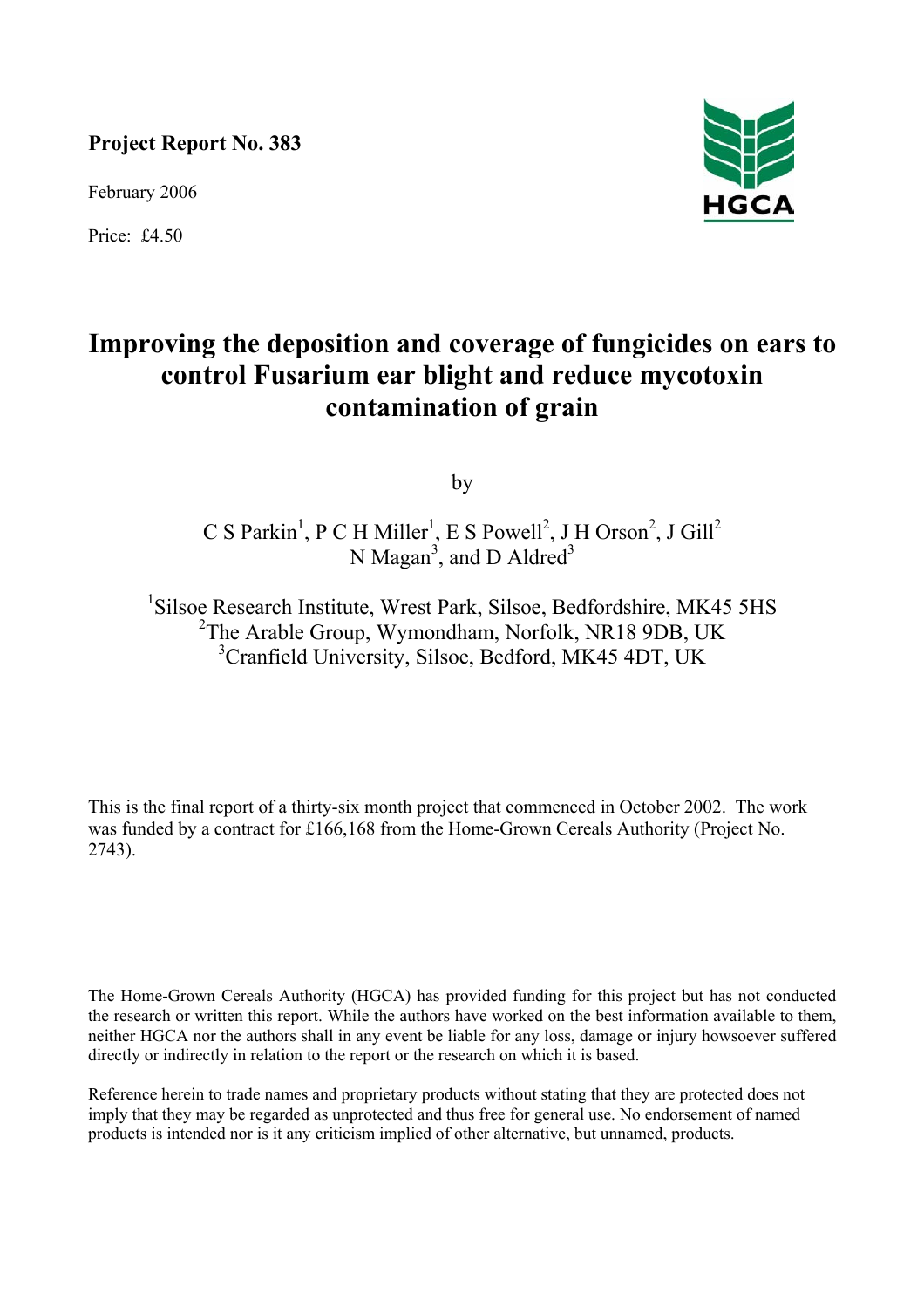| 1              |      |  |  |  |  |  |  |
|----------------|------|--|--|--|--|--|--|
| $\overline{2}$ |      |  |  |  |  |  |  |
|                | 2.1  |  |  |  |  |  |  |
|                | 2.2  |  |  |  |  |  |  |
|                | 2.3  |  |  |  |  |  |  |
|                | 2.4  |  |  |  |  |  |  |
|                | 2.5  |  |  |  |  |  |  |
|                | 2.6  |  |  |  |  |  |  |
|                | 2.7  |  |  |  |  |  |  |
|                | 2.8  |  |  |  |  |  |  |
|                | 2.9  |  |  |  |  |  |  |
|                | 2.10 |  |  |  |  |  |  |
| $\overline{3}$ |      |  |  |  |  |  |  |
|                | 3.1  |  |  |  |  |  |  |
|                | 3.2  |  |  |  |  |  |  |
|                | 3.3  |  |  |  |  |  |  |
|                | 3.4  |  |  |  |  |  |  |
|                | 3.5  |  |  |  |  |  |  |
|                | 3.6  |  |  |  |  |  |  |
|                |      |  |  |  |  |  |  |
|                | 4.1  |  |  |  |  |  |  |
|                | 4.2  |  |  |  |  |  |  |
|                | 4.3  |  |  |  |  |  |  |
| 5              |      |  |  |  |  |  |  |
| 6              |      |  |  |  |  |  |  |
| 7              |      |  |  |  |  |  |  |

# **CONTENTS**

Page No.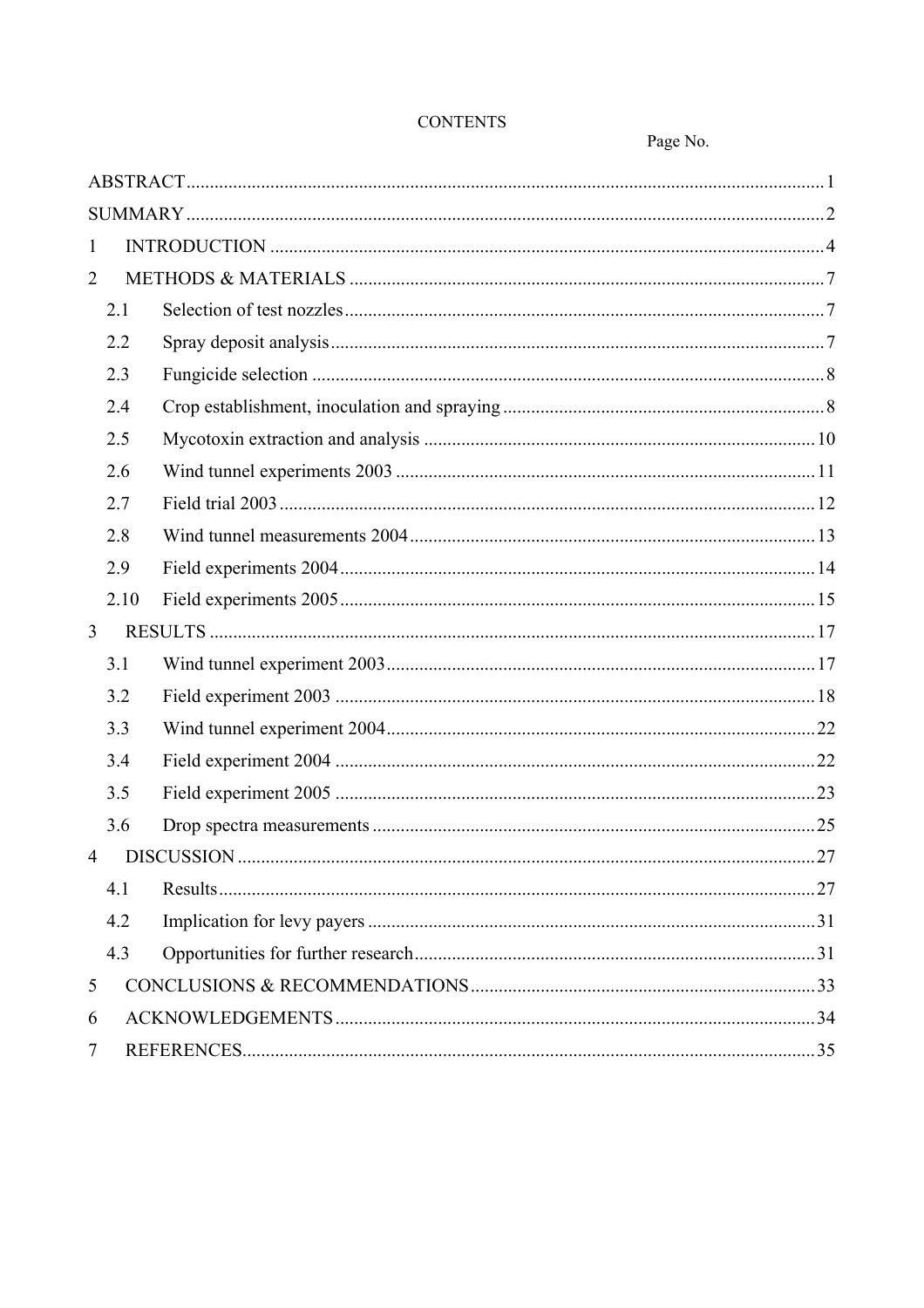# **ABSTRACT**

*Fusarium* ear blight (FEB) infections in wheat can significantly reduce grain yield and produce mycotoxins that are potentially harmful when consumed. Limits on the levels of mycotoxins found in grain are being introduced. Fungicidal sprays need to not only control FEB but also reduce mycotoxin levels.

A three-year study aimed at developing techniques to both control FEB and reduce toxin levels was carried out. Spray deposition from a range of application techniques was evaluated in the laboratory using a wind tunnel and. Field experiments were carried out using established and emerging fungicides and commercial field plots were inoculated with mycotoxin producing *Fusarium* species. Samples of ears were assessed for FEB and analysed by HPLC techniques for trichothecene mycotoxins.

Deposition onto sensitive sites such as the spikelets was increased by angling nozzles and selecting an appropriate spray quality. With some fungicides this could improve disease control. Recently-introduced fungicides performed better than established fungicides. Application technique had no clear effect on mycotoxin production.

Despite inoculation with mycotoxin-producing *Fusarium* sp., levels of disease established in the experimental plots varied from year to year. Factors such as the naturally occurring *Fusarium* – *Microdochium* complex and its variable response to fungicides appeared to mask any differences due to changes in fungicide deposit. All grain samples analysed had mycotoxin levels below the forthcoming EU standard of 1250  $\mu$ g kg<sup>-1</sup> for unprocessed wheat.

More reliable disease control will result from angling nozzles backwards. Medium spray quality or airincluded sprays may provide better control than fine sprays.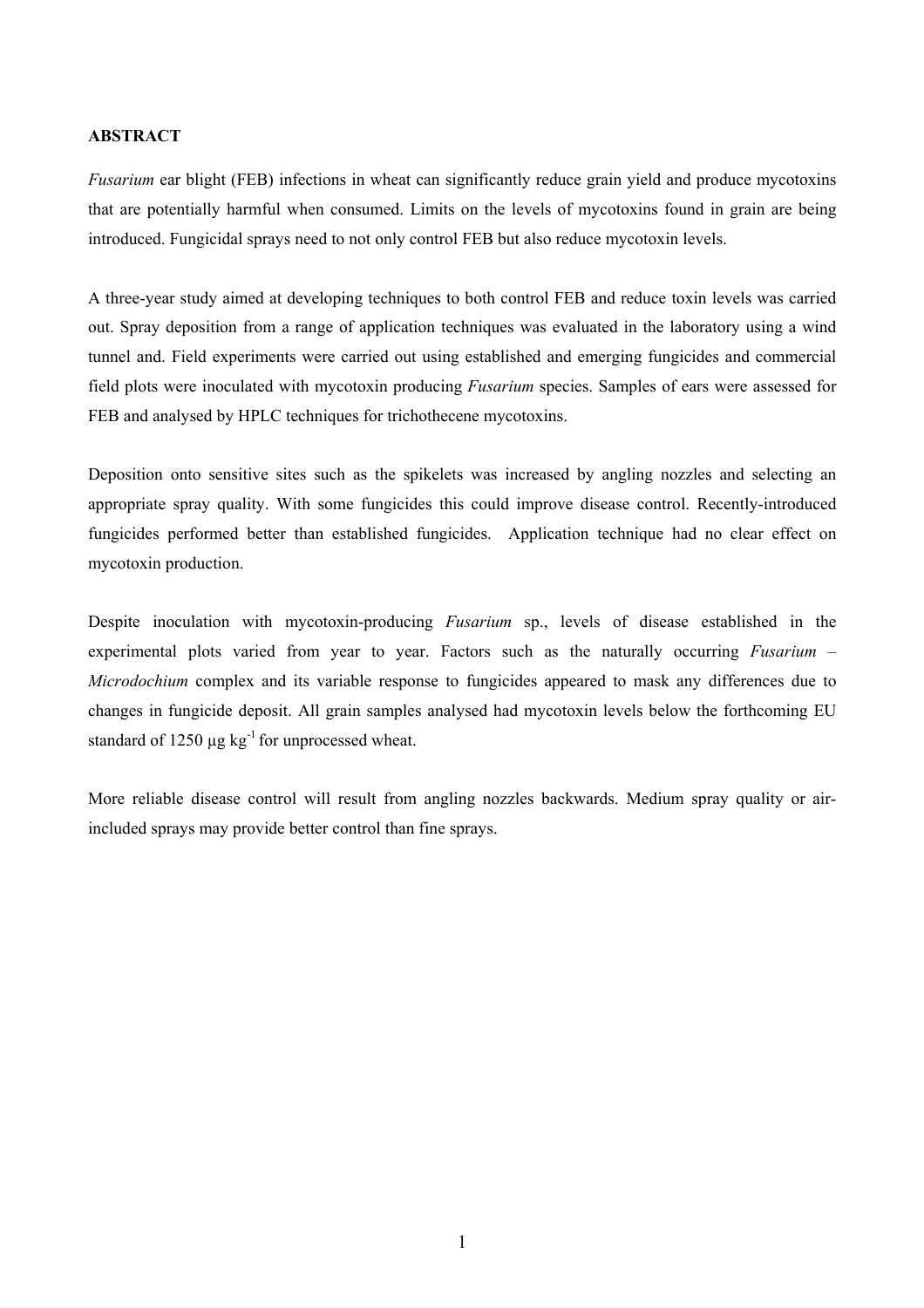#### **SUMMARY**

A three-year study was carried out to investigate the settings and nozzle designs that increase deposition on the ear and more specifically deposition onto the sites of FEB infection. The study aimed to identify spray application techniques suited to UK conditions that could increase deposition onto FEB sensitive sites on the ear and to select fungicides to provide both effective control of *Fusarium* sp. and reduced mycotoxin levels.

Because FEB control and its subsequent effect on mycotoxin levels is complex, only certain parameters were considered in this research. Issues such as formulation chemistry, spray timing and volume application rate were not considered. Particular attention was paid to the mycotoxins deoxynivalenol (DON) and nivaelenol (NIV). A standardised volume rate of 150 l/ha was used throughout because it is representative of current UK practice.

A series of wind tunnel experiments using a tray-grown crop were carried out in 2003 and 2004. These experiments were used to explore the effect of different nozzle designs and configurations on spray deposition to the ear. Deposition was measured by tracing dyes, fluorescent pigments and active ingredient. The emphasis was on using angled nozzles and those that provided a range of spray qualities. Nozzles used in tests during the project included conventional and air-induction flat-fan nozzles orientated vertically and 45° forwards and backwards. Conventional and air-induction hollow-cone nozzles were also used. An air induction flat-fan nozzle angled at 10° (Amistar Az) was also tested.

Field experiments were carried out in 2003, 2004 and 2005 using different fungicides and application systems selected using the results from the wind tunnel experiments. Treatments were applied to a crop of winter wheat at mid-anthesis using a factorial design. All spray treatments were applied with adjustments to speed and nozzle arrangements on the boom made when necessary to accommodate nozzle characteristics. To help ensure the presence of ear diseases, the site was inoculated with known DON-producing *Fusarium sp.* before fungicide application. Establishment of the fungi was encouraged by regular misting following inoculation prior to fungicide application. Spray deposits on ears were measured in 2003 and 2004. FEB control, mycotoxin production and yield were monitored throughout.

In 2003, field and wind tunnel data suggested a trend for a higher deposit on the back of the ear compared to the front for all treatments, with deposits slightly higher on the front or the back of the ear from the Amistar nozzle. This application system tended to give the highest yields in the field experiment for the three fungicide treatments evaluated. Wind tunnel experiments using the fungicide tebuconazole as a tracer carried out in 2004 showed good penetration of fungicide onto the rachis with the air-included hollow-cone and the angled conventional nozzle showing the highest deposits. Similar measurements with samples from the field experiment showed lower levels of tebuconazole penetrating the rachis. This could be due to differences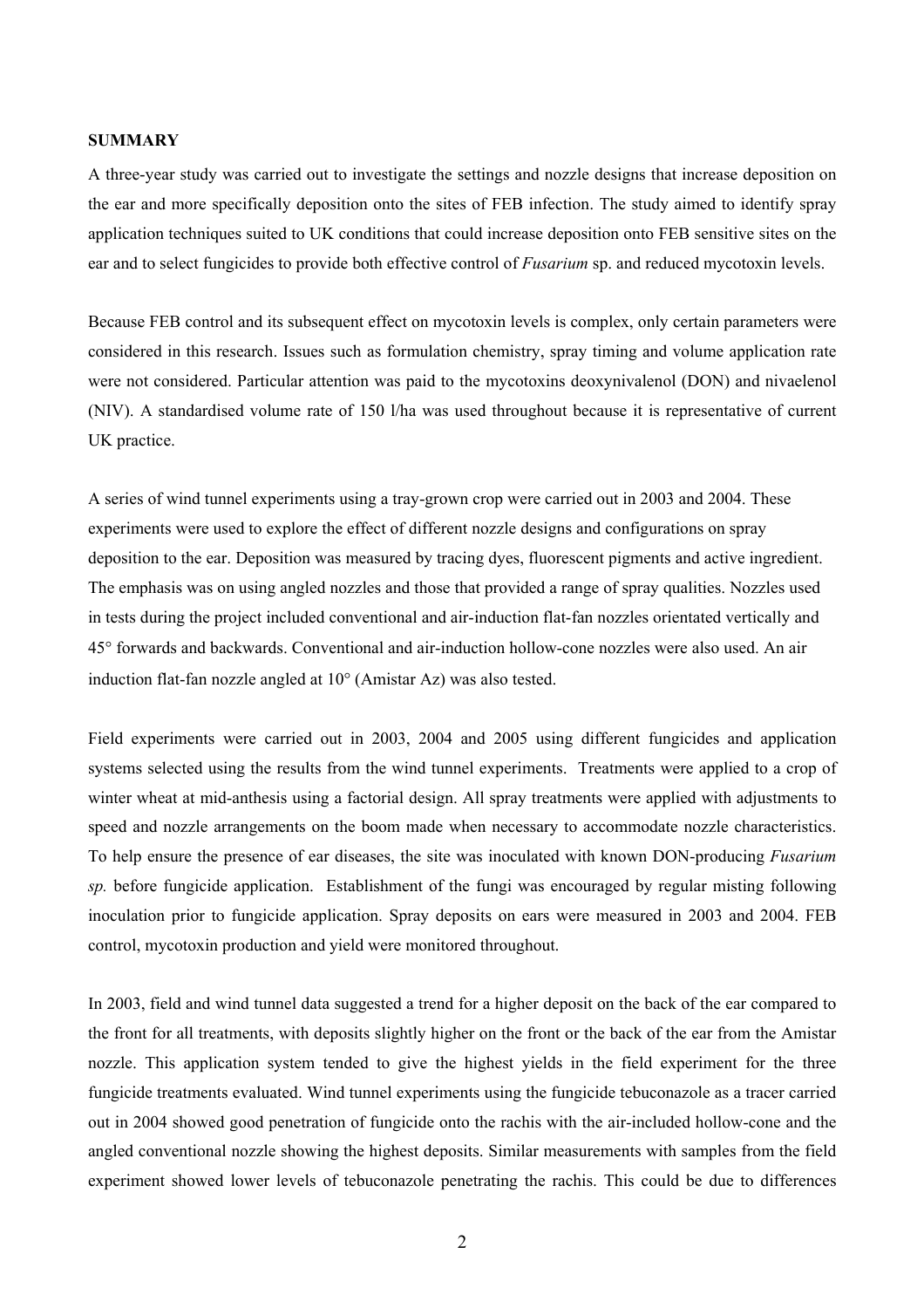between the varieties or crop densities used in the field and the wind tunnel or to environmental conditions. It was not possible to discern significant differences in tebuconazole deposition in the field caused by varying application method, although the angled air-included spray had the highest deposit levels.

High levels of NIV were detected in 2003 and were thought to be due to the presence of *F. poae* affecting individual plots for some treatments. In 2005, the results were similarly affected despite the increased misting in that year and the more humid ambient conditions. However, lower temperatures and humidity were encountered in 2004 and this appears to have reduced the levels of FEB infection and as a result detectable levels of DON were not found. Detectable levels of DON were found in 2005 but with so few samples showing contamination there was no clear relationship between application method and DON levels. All samples were below 1250  $\mu$ g kg<sup>-1</sup>.

Although fungicide deposits on ears can be manipulated by nozzle design and orientation, and under certain circumstances deposit levels can be linked to disease control, the influence of application system on mycotoxin production is far from clear. Factors such as the level of natural disease pressure, the *Fusarium* sp. complex and its reaction to fungicides and crop meteorology appear to strongly influence mycotoxin production even when experiments are carried out with irrigated crops inoculated by known DON-producing strains.

Of the fungicide treatments evaluated in 2003, the full dose of Prosaro resulted in the lowest infection of FEB and highest resulting grain yield. This was irrespective of application system used suggesting that for this dose of fungicide, application system was less important. The Amistar + Folicur treatment appeared to be more dependent on application system and, in particular, the Amistar nozzle tended to result in lower infection of FEB and higher grain yield for this fungicide treatment.

The work has shown that more reliable disease control will result from angling nozzles backwards, and that medium or air-included sprays may provide better control than fine sprays.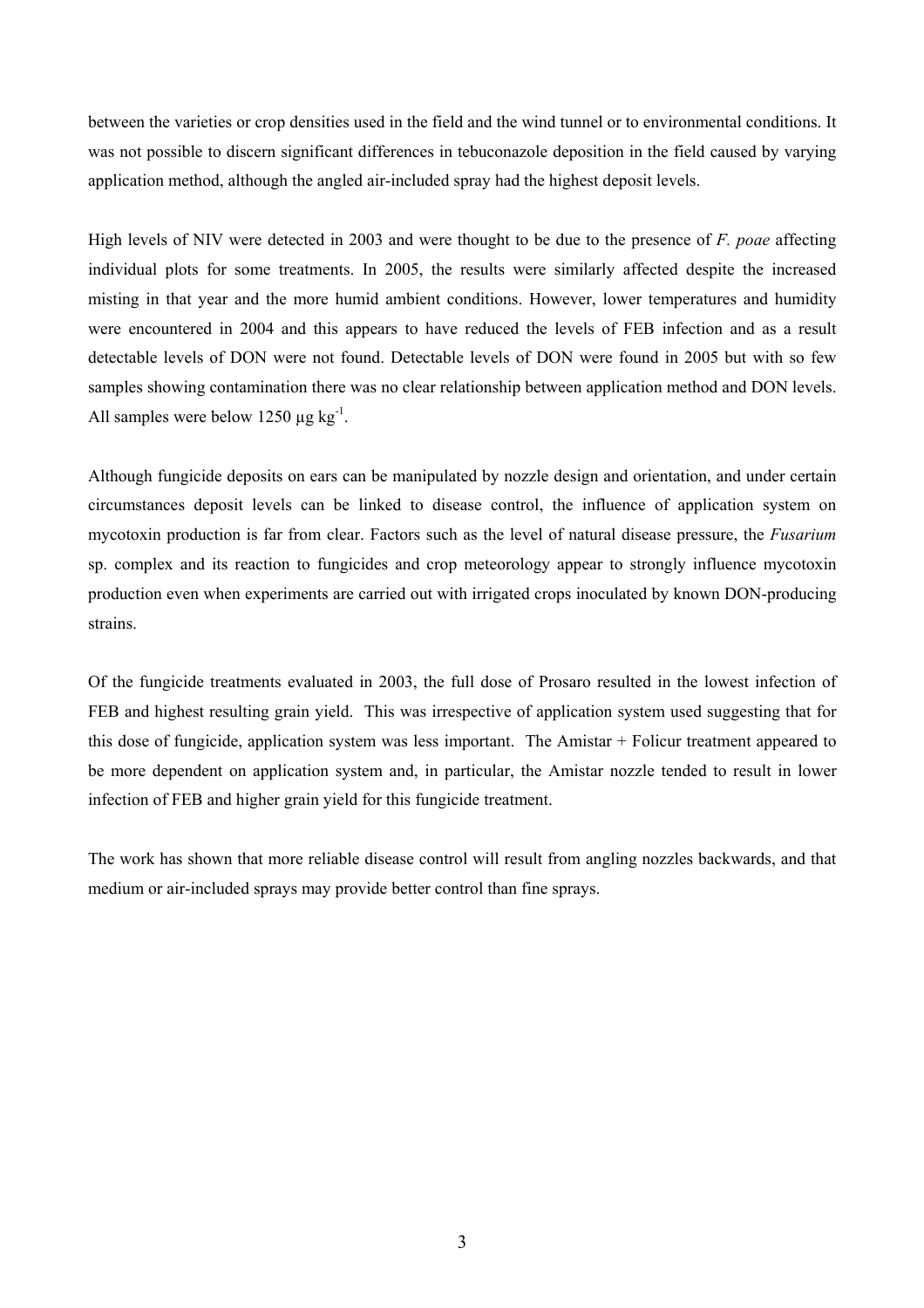### **1 INTRODUCTION**

In the UK *Fusarium* ear blight (FEB) on wheat is predominantly caused by *F. culmorum* but in some cases by complexes of *F. poae*, *F. avenaceum* and *F. graminearum* and one *Microdochium* species *M. nivale* vars. *nivale* and *majus* (formerly *Fusarium nivale*)*. Fusarium* infection is of concern owing to the reduction in crop yield that can result, with the extent of the loss being related to the species involved and the humidity around the ear which affects the intensity of infection. Infection can also produce mycotoxins in grain that are potentially harmful to humans and animals when consumed. In particular, *F. culmorum* is important as it readily produces the mycotoxins deoxynivalenol (DON) and nivalenol (NIV) on ripening ears of cereals. Because of concerns for human health, the EU has set maximum limits for mycotoxins found in cereal products intended for human consumption. These limits will come into force in July 2006. For DON the limit is 1250  $\mu$ g kg<sup>-1</sup> for unprocessed wheat.

The link between FEB control and mycotoxin levels is not simple. With naturally occurring infections, Ioos *et al.* (2005) reported that treatments with tebuconazole, metconazole and azoxystrobin produced samples that had high levels of the known DON and NIV producing *F. graminearum* and *F. culmorum* with low mycotoxin levels and highly contaminated samples that were only lightly infected by those species. They concluded that this was likely to be due to the several biotypes of *Fusarium* sp. reacting differently to different fungicides. Inoculated field trials have also shown that the different members of the FEB complex react differently to different fungicides. In a review of *Fusarium* mycotoxins Magan *et al*. (2002) reported that field studies with tebuconazole and metconazole showed good control of FEB and reduced production of DON, but azoxystrobin and related fungicides sometimes increased DON production. There is evidence to suggest that because azoxystrobin controls *Microdochium nivale,* which does not produce mycotoxins, more sites are available for the growth of *Fusarium* species that can produce mycotoxins. Also, low doses of fungicide and environmental factors such as water stress are implicated in increased DON production.

It is clear that to suppress FEB using fungicides, sprays should be targeted onto the site of infection on the ear. It is well known that angling spray nozzles can increase spray deposition onto cereal crops (Bryant *et al*. (1984); Miller *et al*. (2002); Wolf *et al*. (2002)). What is not known are the settings and nozzle designs that specifically increase deposition on the ear and more specifically deposition onto the sites of FEB infection. Work by ARVALIS (Debroize, 2002) demonstrated increased control of FEB using two sets of fine spray quality nozzles, one pointing forward, one back. However, recent work in Canada (Pilsner, 2000) contradicted these findings with a single coarser spray providing better control.

In 2003 this three-year study was initiated to investigate the settings and nozzle designs that increase deposition on the ear and more specifically deposition onto the sites of FEB infection. The project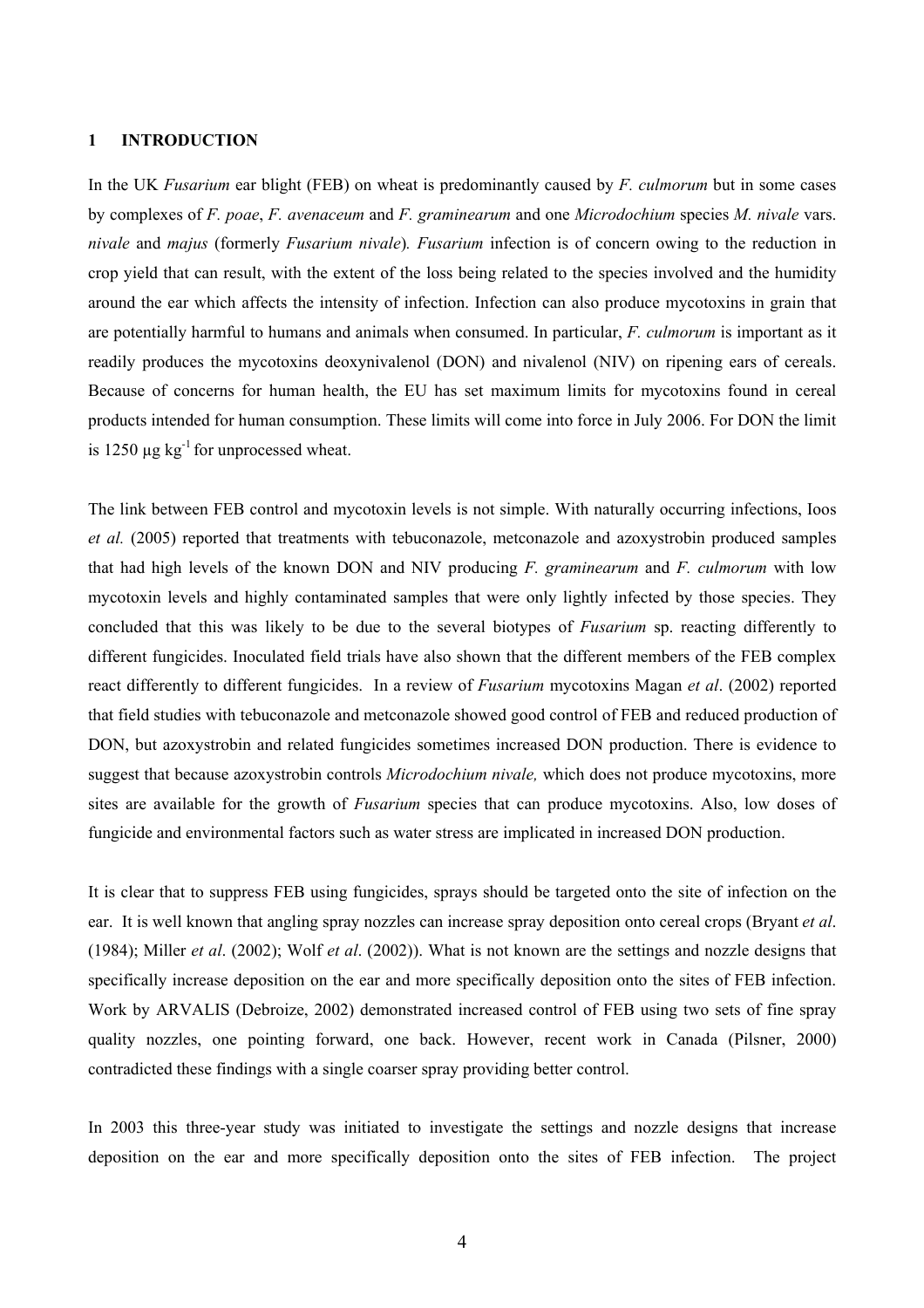consortium included Silsoe Research Institute, The Arable Group and Cranfield University, Silsoe. The study aimed to identify spray application techniques suited to UK conditions that could increase deposition onto FEB sensitive sites on the ear and to select fungicides that will provide both effective control of *Fusarium* sp. and reduce mycotoxin levels.

Because FEB control and its subsequent effect on mycotoxin levels is complex, only certain parameters were considered in this research. The interaction of the main parameters involved in FEB control and mycotoxin production are shown in diagrammatic form in Fig. 1. Issues such as formulation chemistry, spray timing and volume application rate were not considered. A standardised volume rate of 150 l/ha was used throughout because it represents current UK practice.



# **Fig. 1. Interactions between the inputs and outputs involved in the control of FEB and mycotoxins on wheat; shaded boxes indicate parameters under investigation in this project.**

The project objectives were:

- 1. To examine the total spray deposits on wheat ears achieved with a range of different application systems so as to identify those systems that give relatively high total deposit on crop ears.
- 2. For systems that give a high level of deposit on crop ears, examine the distribution of this deposit so as to identify those systems giving a higher level of uniformity of deposit particularly in the front/back directions with reference to the direction of travel and the level of penetration of spray into the ear.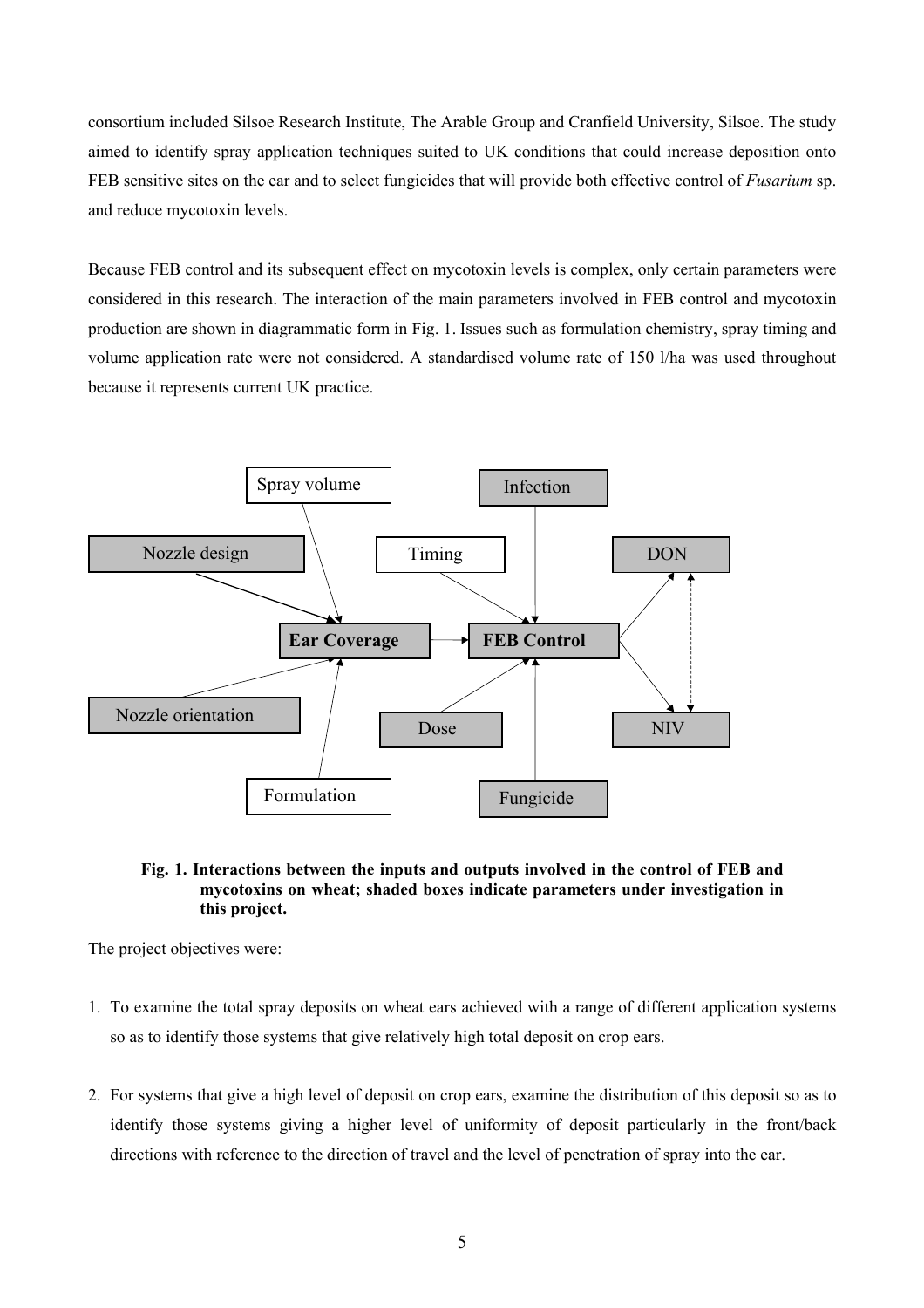- 3. To conduct a series of plot trials over two cropping seasons with at least three different nozzle systems identified from initial experimental work (to include a conventional reference system) and three different fungicide mixtures in which the level of fusarium control was to be assessed. Assessments of spray deposits would be made and plots taken through to yield.
- 4. To identify combinations of application method and fungicide mixture to maximise the control of *Fusarium sp*., mycotoxins (as measured by DON and NIV)*.*
- 5. To validate the performance of the recommended system in a series of field trials.

Some aspects of this work have been published (Powell *et al.,* 2004; Parkin *et al.,* 2006).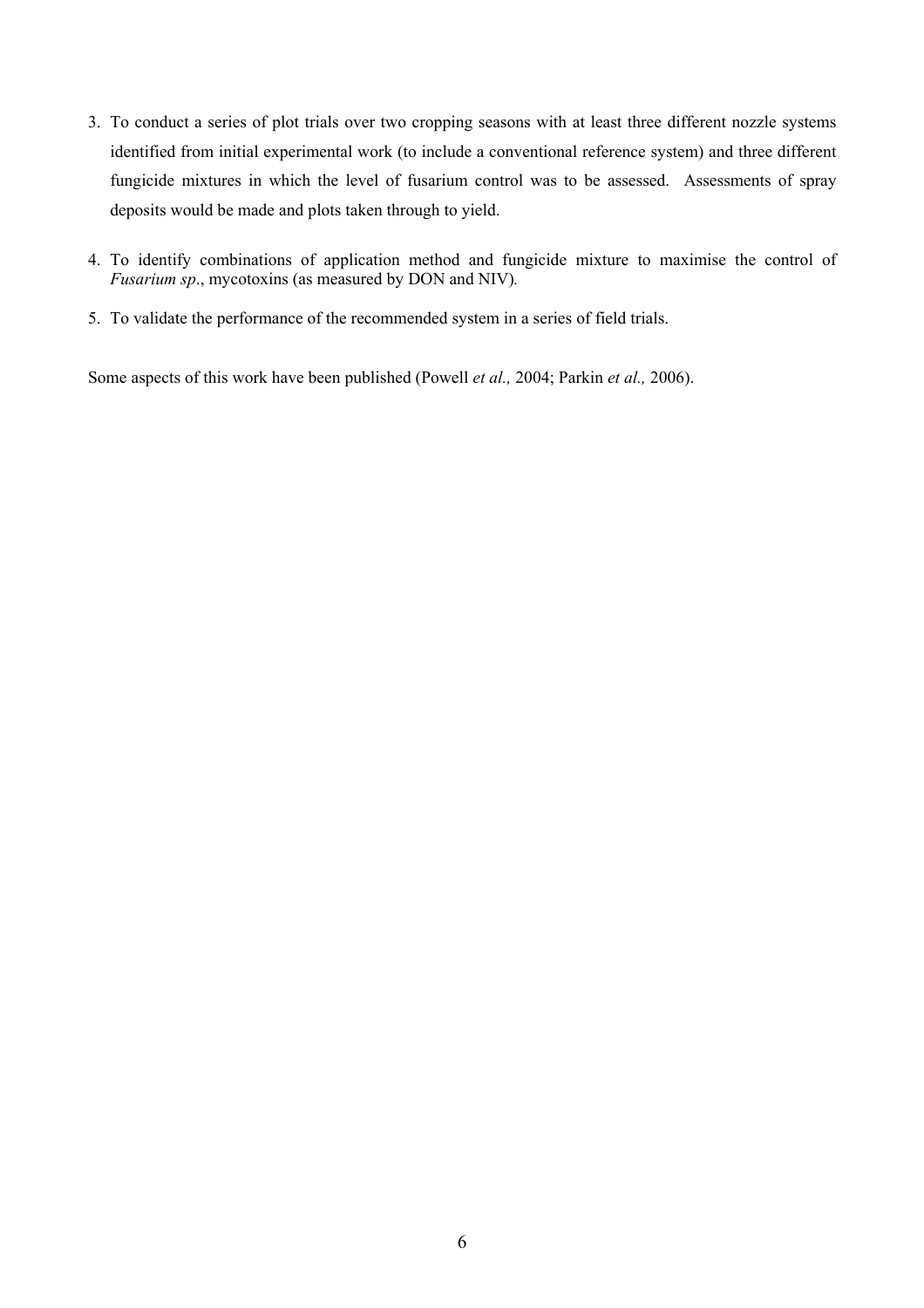### **2 METHODS & MATERIALS**

#### **2.1 Selection of test nozzles**

Nozzles were selected on the basis that they were likely to provide a range of sprays that could be differentiated by measurement of deposit pattern, and/or biological effect. Some nozzles had a history of use for fungicide ear washes, (e.g. Amistar Az nozzle) and others characterised a particular form of spray (e.g. air-induction). Because deposition of spray onto ears is strongly effected by the angle of projection (Bryant *et al.* 1984), the selection of nozzles included those mounted in twin-cap holders at 45° and designs such as the Amistar AZ nozzle and hollow-cone nozzles where angled spray projection built-in to the nozzle design. It was a requirement that the nozzles selected could be readily available to growers and used on current sprayers without major modifications. The decision on each year's test selection was based on the prior experience gained from the previous year's research and information on spray deposition available from published and private sources. The nozzles chosen each year are presented in Sections 2.6 to 2.10.

To provide benchmark data on the performance of the nozzles selected, the drop spectra of the nozzles selected were measured using a Malvern SprayTec laser drop size analyser. The SprayTec is capable of measuring sprays with air-inclusions (Kippax *et al.,* 2002) and is therefore suitable for evaluating airinduction nozzles. The tests were carried out in the Silsoe Research Institute nozzle laboratory using standard protocols. Measurements were made using a standard liquid (0.1% aqueous solution of Agral non-ionic surfactant) and an x-y transporter to ensure adequate sampling of the complete spray pattern.

#### **2.2 Spray deposit analysis**

A key aspect of the project was the assessment of spray deposition onto ears or parts of ears. Spray deposition was assessed using a variety of techniques; the technique chosen being based on its ability to provide the level of resolution required. In this section we review the methods adopted. Further details of the methods adopted are provided in the sections describing individual experiments.

Spray volume collected onto whole ears was assessed using a dye tracer technique. This is a technique that has been used for some time by Silsoe Research Institute to establish spray deposition on natural surfaces. The dye used, Green S (Merck Chemicals) is an approved food dye. It is easily recovered from biological material and when used on cereals it does not suffer from background interference. Although the technique has the advantage of providing a simple and relatively rapid method of assessment, it has the disadvantage of not behaving as a fungicide particularly after the spray has impacted onto the ear. As a result it cannot be used reliably to determine partitioning of the spray within the ear.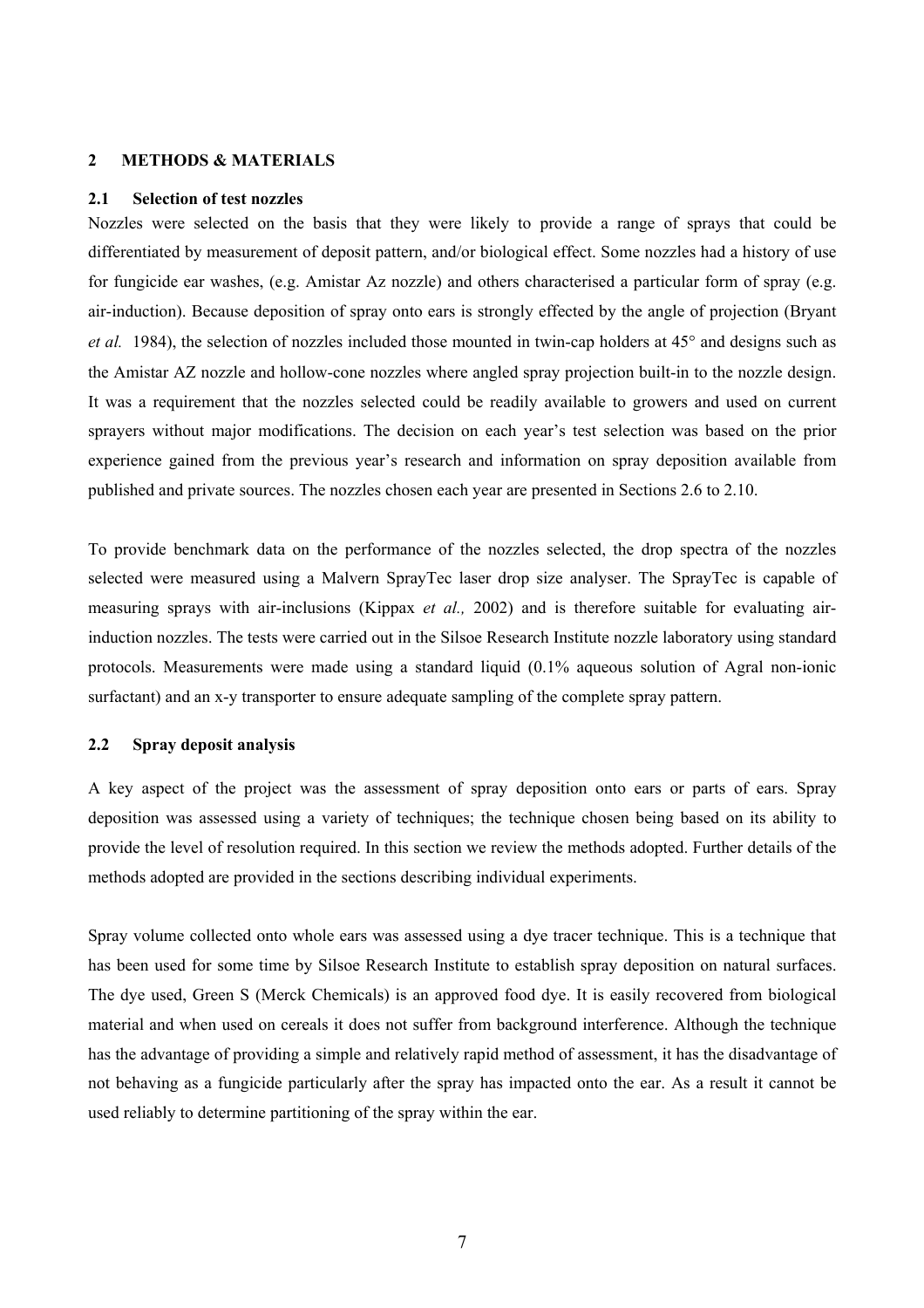Although the front and rear spikelets were assessed separately using the dye tracer technique, most measurements of spray partitioning within the ear utilised HPLC. Tebuconazole, a constituent of many fungicide ear sprays, was used as the tracer with extraction made using a mixture of solvents. Using this technique it was possible to determine the total volume deposited on the ear and the quantity deposited on the rachis and spikelets. The technique was not rapid but it was able to provide more detail than the dye tracer technique and it had the added advantage of using a commercially important fungicide.

Fluorescent pigment tracers were utilised as visual assessment technique in wind tunnel tests. This technique provided images of spray deposits and assisted with the interpretation of analytical data from other techniques. The technique was not used as a primary assessment tool.

### **2.3 Fungicide selection**

The selection of fungicides was based on the requirement to include both existing and emerging products. In 2003 and 2004 field experiments included the then standard treatment of Amistar (azoxystrobin) and Folicur (tebuconazole). In 2003 it was clear that several potentially important products were in development and that they were likely to reach the market before the completion of the project. To ensure the results of this project remained relevant following completion of this work, these compounds were incorporated into the field experiment programme. It should be emphasised that this project did not aim to field test fungicides and the results should not be taken as being indicative of the performance of individual fungicides.

## **2.4 Crop establishment, inoculation and spraying**

It was necessary to grow wheat plants that could be used to assemble an artificial crop in the wind tunnel and establish a commercial crop suitable for field experiments. For the wind tunnel experiments wheat (cv. Claire) was grown outdoors in trays at Silsoe Research Institute within a commercial crop of wheat. The trays then received the standard treatments applied to the commercial crop. However, because their roots were restricted by the trays their head count was lower than a commercial crop  $(200 - 250 \text{ per m}^2)$  and they required added irrigation to maintain vigour. Nevertheless, with careful selection the trays could be arranged to provide a realistic spray target. An example of the tray grown crop is shown in Fig. 2.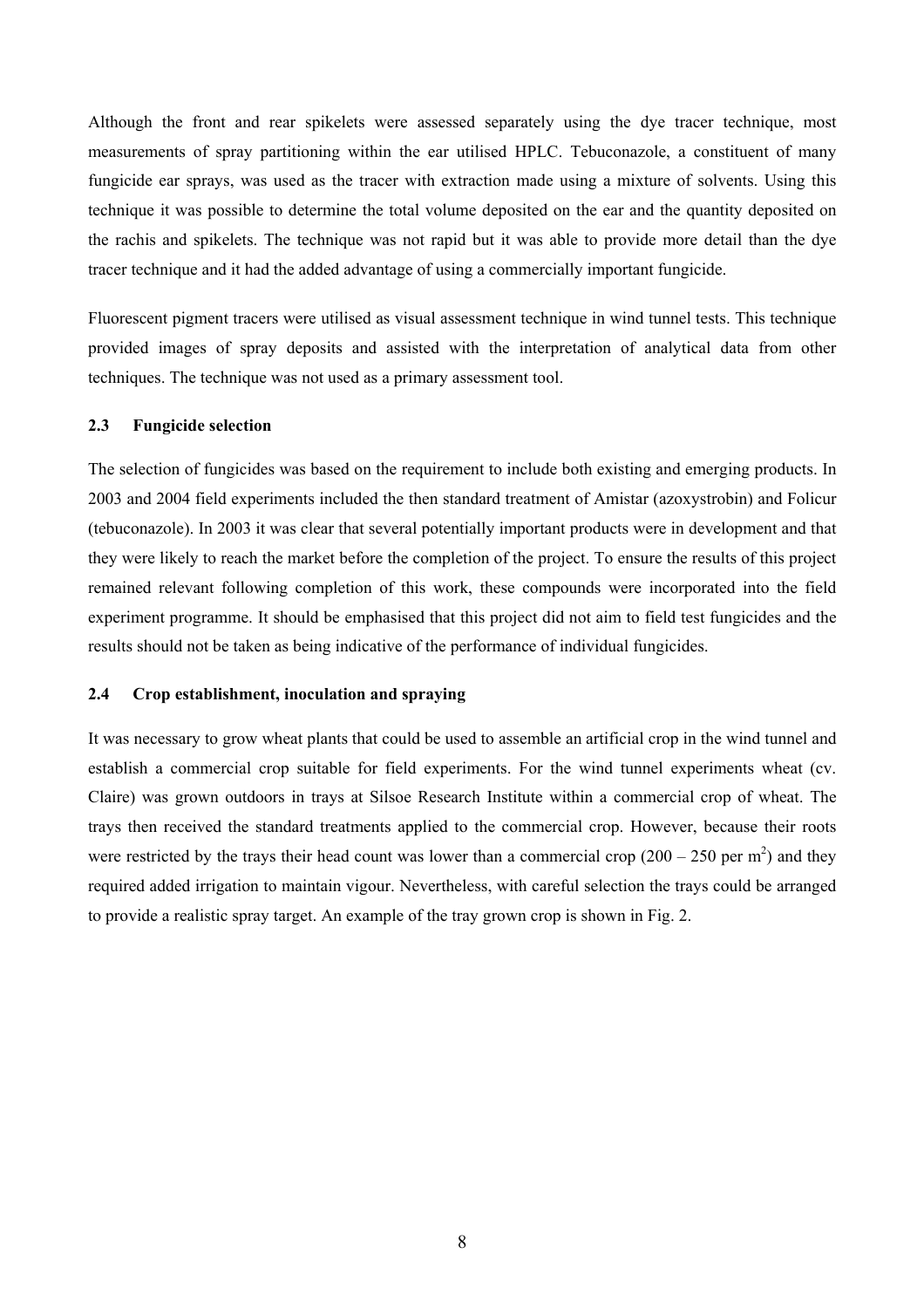

**Fig. 2. Tray grown wheat crop and spray transporter in Silsoe wind tunnel** 

For field experiments crops of winter wheat (cv. Napier) were grown at The Arable Group, Morley, Norfolk. They were established using conventional approaches and treated with epoxiconazole plus chlorothalonil (0.3 l Opus + 1.0 l/ha Bravo) at the second node detectable stage and trifloxystrobin plus epoxiconazole (0.8 l Twist + 0.4 l/ha Opus) at full flag leaf emergence. Plot size was 6 m wide x 24 m long to ensure that reliable yields were obtained from the centre of the plot.

To help ensure the presence of ear diseases, the site was inoculated with *Fusarium culmorum* prior to the experimental fungicide applications using inoculum produced by Cranfield University and applied by sprayer in 2003 and 2004. In 2005 a mixture of *F. culmorum* and *F. graminearum* were used. The former species is a well characterised DON and NIV producer (Hope *et al.*, 2003)

and the latter was a know DON producer kindly provided by Dr. P. Jennings (CSL, York, U.K.). The spore inoculum was grown on sterile moist wheat grain at 25°C for approx. 3 weeks prior to suspensions being prepared and checked with a particle counter. The final concentration of spores used was  $10^5$  spores ml<sup>-1</sup> of *F. culmorum* in 2004 and 2005, and a mixture of  $10^4$  and  $10^4$  spores ml<sup>-1</sup> of *F. culmorum* and *F. graminearum* respectively. After application the control plots were analysed and the initial level of contamination of the ears at anthesis was about  $10^3$  spores gram<sup>-1</sup>. This was analysed by homogenising 10 g sub-samples in 90 ml of sterile water in a Colworth stomacher for 10 min. and serially diluting on malt extract agar. The establishment of the fungi was encouraged by regular 'misting' using hollow cone nozzles applying 800 l/ha water, each evening, for three days following inoculation prior to fungicide application. Fig. 2 shows a typical misting application.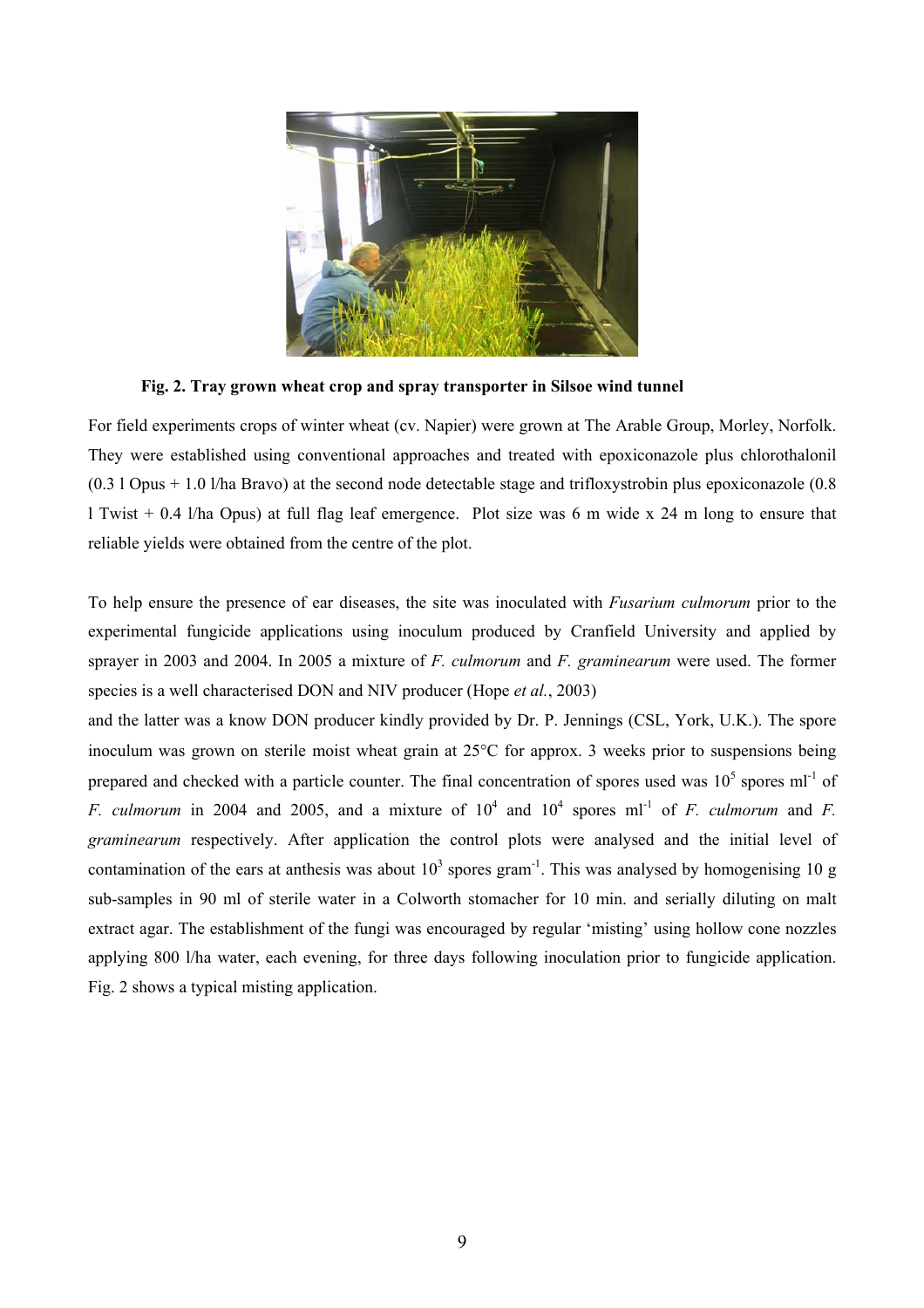

**Fig. 3. Misting a wheat crop to promote** *Fusarium* **Ear Blight** 

The experimental fungicide treatments were applied at mid-anthesis and the experiments comprised a factorial design. All field treatments were applied using a commercial scale farm sprayer (Fig. 3).



**Fig. 4. Farm-scale application to experimental plots at Morley, Norfolk** 

# **2.5 Mycotoxin extraction and analysis**

Analysis of DON and NIV was carried out using a modified method of that reported in Cooney *et al.* (2001). Each sample was finely ground and mixed well. The samples were extracted by mixing with acetonitrile + methanol (14:1; 40 ml), shaking for 2 hours and then filtering through Whatman No 1 filter paper. For mycotoxin analysis a 2 ml aliquot was passed through a cleanup cartridge consisting of a 2 ml syringe packed with a disc of Whatman No 1 filter paper, a 5 ml plug of glass wool and 300 mg of alumina/activated carbon (20:1, 500 mg). The sample was allowed to gravity feed through the cartridge and the eluent collected. The column was washed with a mixture of acetonitrile + methanol + water (80:5:15; 500  $\mu$ l), and the combined eluate was evaporated with compressed air, at 50°C, to dryness and then re-suspended in methanol + water  $(5:95; 500 \text{ µl})$ .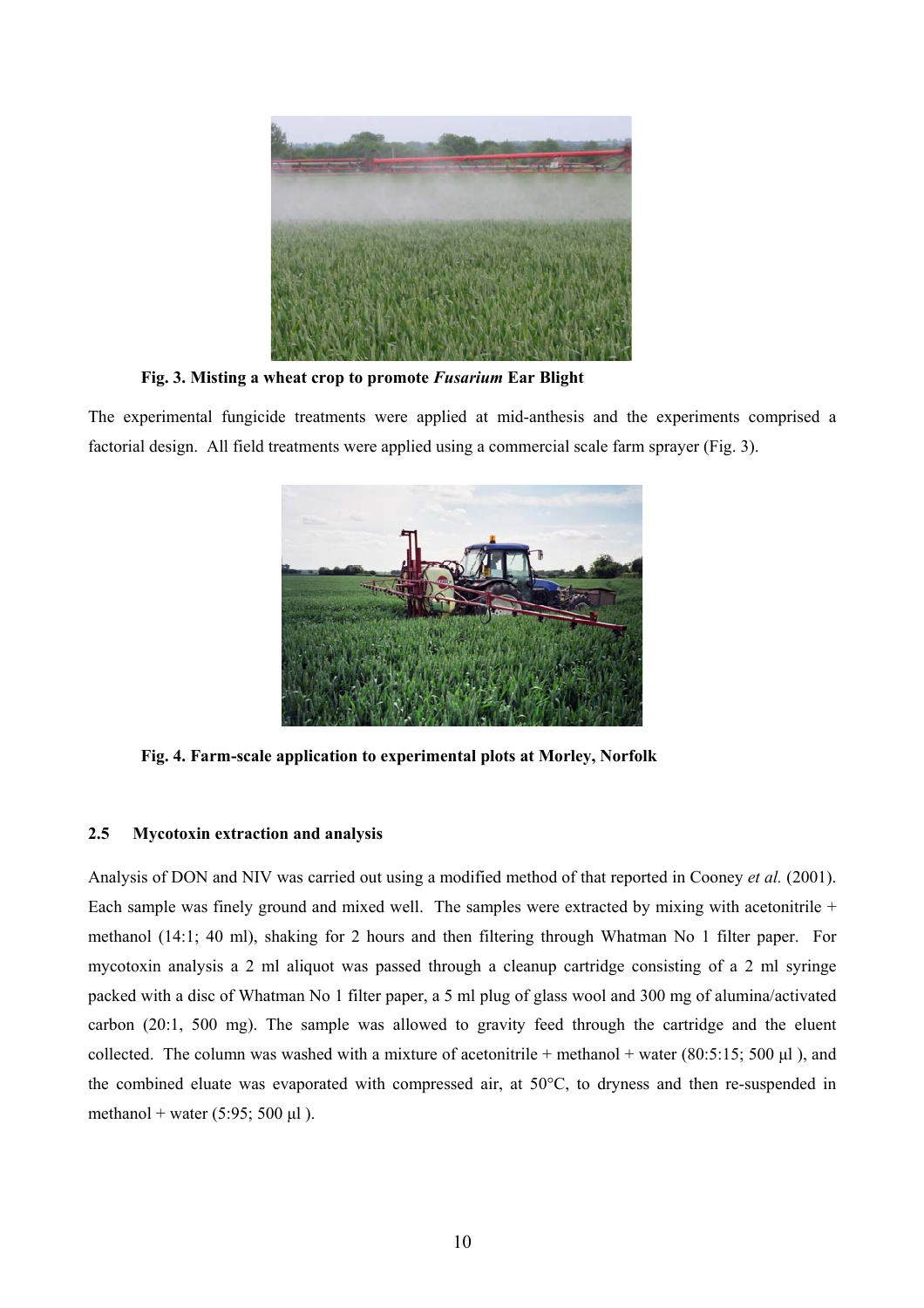Quantification of DON and NIV was accomplished via HPLC, using a Luna C18 reverse phase column (100 mm x 4.6 mm, 5 mm particle size; Phenomenex) connected to a 4 x 3 mm guard column filled with the same mobile phase. Separation was achieved using an isocratic mobile phase of methanol + water (12:88,  $v/v$ ) at 1.5 ml min-1. Eluates (50 µl) were detected using a UV detector set at 220 nm with an attenuation of 0.01 AUFS. The retention time for DON was 13.3 minutes. Quantification was relative to external standards of 1 to 4 ug ml<sup>-1</sup> in methanol + water (5:95) and the quantification limit was 5ng g<sup>-1</sup>. This method has been described by Ramirez et al. (2004). Two replicates of all treatments were also subjected to full trichothecene analysis using GC-MS in 2003 and 2004. In both years only DON and NIV were detected in the harvested grain samples.

The relative amount of ear blight present in treatments was recorded about two weeks after fungicide application and samples taken for mycotoxin analyses. The harvested grain samples were also examined for the level of visible contamination with pink grains and contamination checked by plating on malt extract agar and determining levels of *Fusarium* contamination. In 2003 and 2004 Taqman PCR was also employed to examine the relative amounts of DNA of Fusarium species in the final grain samples using a method developed by Waalwijk (2002).

#### **2.6 Wind tunnel experiments 2003**

An initial set of measurements assessing total ear deposits and deposits to the front and back of the ear was carried out with nine different application systems (Table 1). The front of the ear was considered to be the side that the spray liquid made contact with first when the spray boom was travelling forward.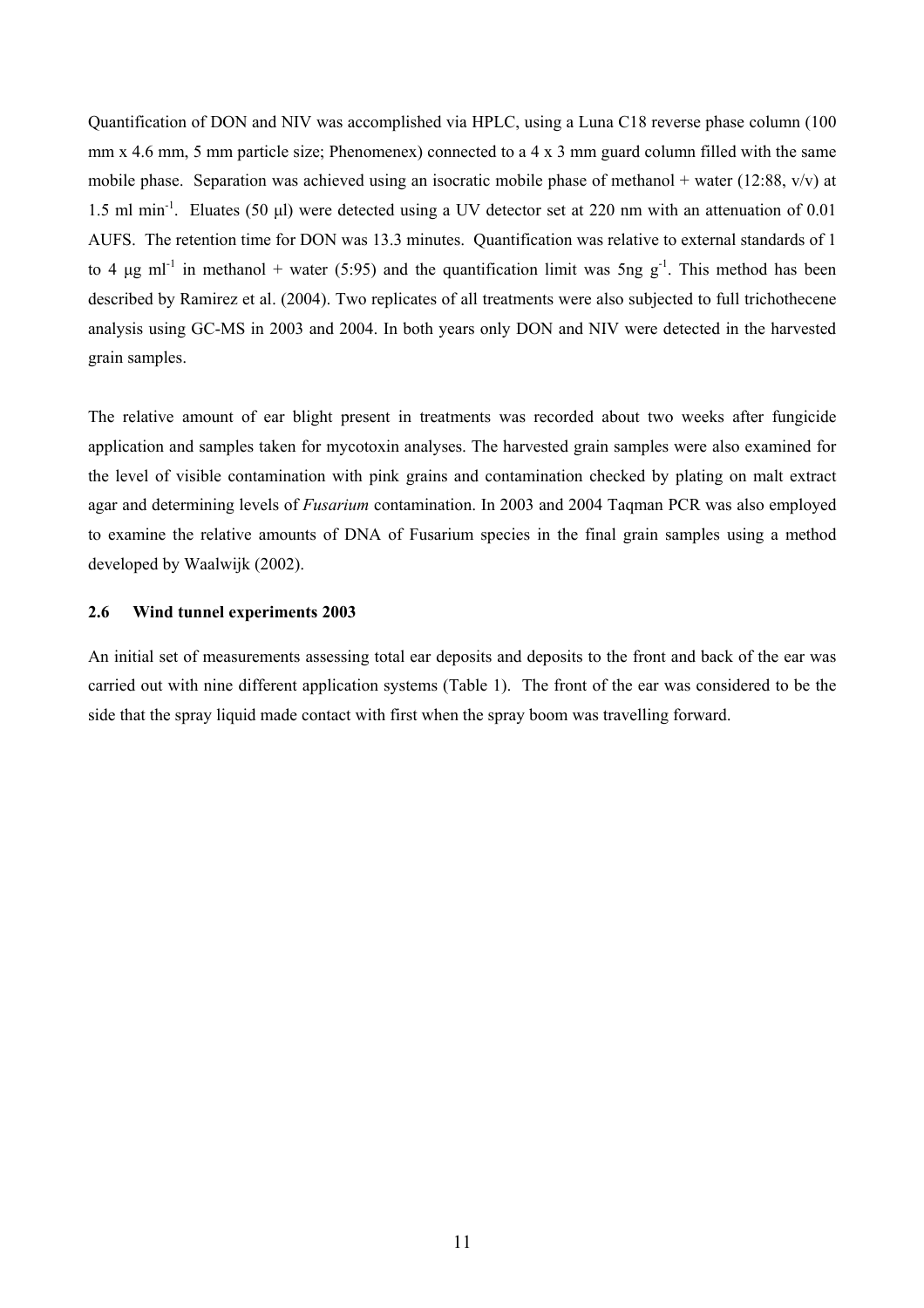| <b>Nozzle</b>        | <b>Description</b>                                                                  | <b>Spray</b><br>quality | Volume     |
|----------------------|-------------------------------------------------------------------------------------|-------------------------|------------|
| Lurmark F110-03      | Conventional flat fan nozzle                                                        | Medium                  | 150 l/ha   |
| Amistar              | $10^{\circ}$<br>angled back air induction<br>nozzle <sup>1</sup>                    |                         | 150 l/ha   |
| 2 x Lurmark F110-015 | 2 conventional flat fan nozzles<br>angled at $45^\circ$ , one forward & one<br>back | Fine                    | 150 l/ha   |
| Delevan WRW2         | Wide angle hollow cone nozzle                                                       | Coarse                  | $150$ l/ha |
| Lurmark F110-015     | Conventional flat fan nozzle angled<br>$45^\circ$ back                              | Fine                    | 150 l/ha   |
| Lurmark F110-04      | Conventional flat fan nozzle angled<br>$45^{\circ}$ back                            | Medium                  | 150 l/ha   |
| $D5-23$              | Hollow cone nozzle                                                                  | Fine                    | 150 l/ha   |
| Lurmark F110-04LD    | Pre-orifice flat fan nozzle                                                         | Coarse                  | 150 l/ha   |
| Amistar              | air-induction<br>$10^{\circ}$<br>angled<br>back<br>nozzle                           |                         | $100$ l/ha |

**Table 1. Details of application systems evaluated in 2003 wind tunnel experiments** 

The tray grown crop was arranged in the tunnel to simulate a realistic canopy with guard trays surrounding the tray to be treated. To determine deposition on the ear a spray liquid comprising 0.4% Green S tracer dye and 0.1% Agral (surfactant) was used. For each treatment 10 ears were sampled, seven for whole ear analysis and three to determine the amounts deposited on the front and back facing surfaces of the ears. The concentration of recovered dye was measured using spectrophotometry. Visual assessments of deposit patterns were carried out on four of the application systems that were selected for assessment in the field (Table 2). The spray liquid for these experiments was a 2% suspension of Saturn Yellow fluorescent pigment with 0.1% Agral.

# **2.7 Field trial 2003**

 $\overline{a}$ 

A field experiment was established evaluating a range of fungicides and application systems. One of the fungicide treatments evaluated was a development fungicide which was not yet commercially available and was included in the project as a code only and evaluated at two doses. The application systems were selected following visual assessments of deposit patterns from the initial wind tunnel experiments and selection was such that the application systems were examples of current commercial practice or were likely to give a range of spray deposition. Details of the fungicides, doses and application systems used are shown in Table

 $1$  To date there is no agreed classification for air-induction sprays. A measure of spray quality can be estimated from drop size (see Table 6) but this ignores differences in amount of air included.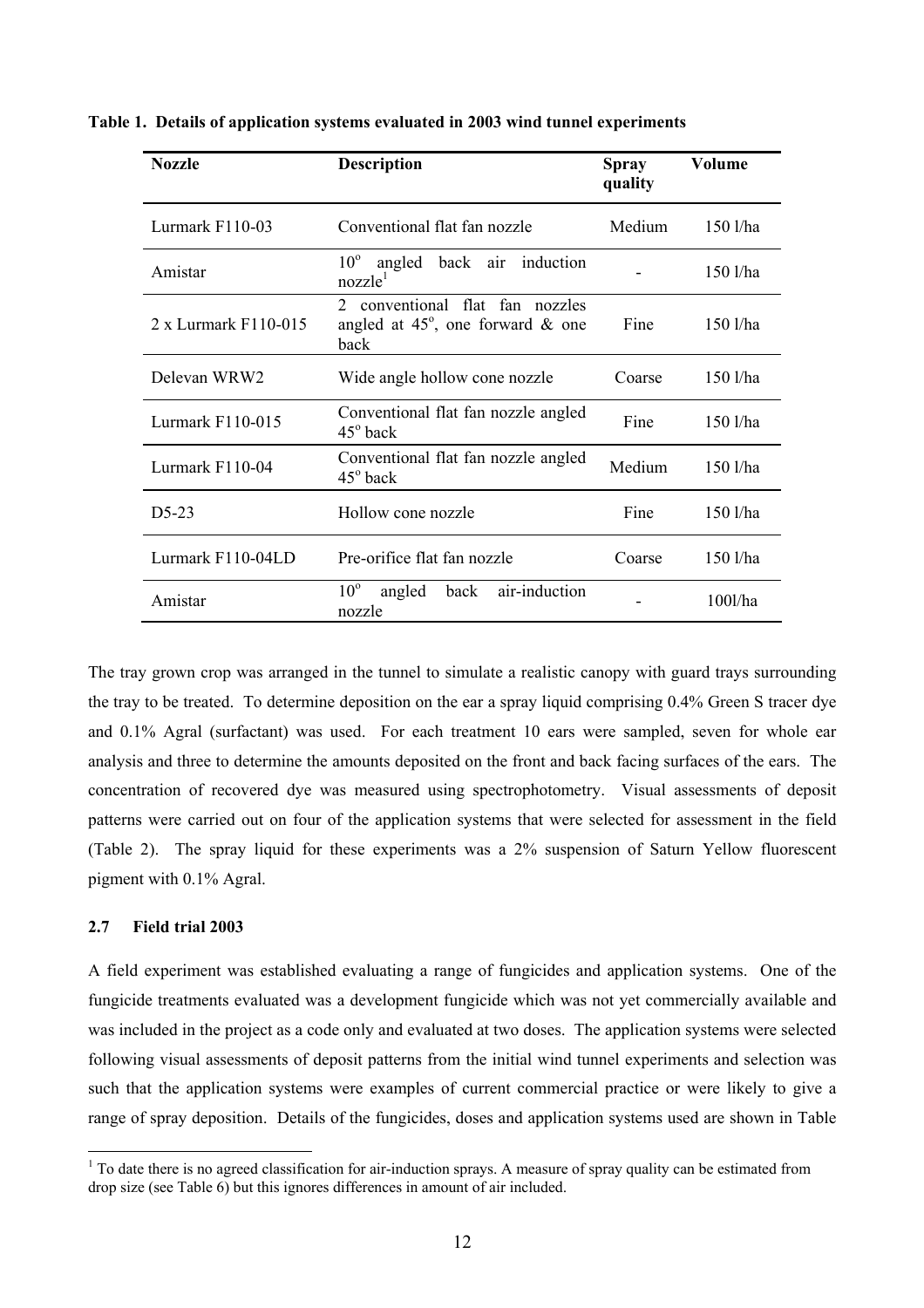2. All spray treatments were applied at a spray volume of 150 l/ha with adjustments to speed and nozzle arrangements on the boom made when necessary to accommodate nozzle characteristics.

| <b>Nozzles</b>                     | <b>Fungicides</b>                                                             |
|------------------------------------|-------------------------------------------------------------------------------|
| Lurmark/Hypro                      | 0.3 l ha $^1$ Amistar (azoxystrobin 250 g $1^{-1}$ )                          |
| flat-fan F110-03                   | 0.3 l ha <sup>-1</sup> Folicur (tebuconazole 250 g $1^{-1}$ )                 |
| Amistar Az                         | $0.75$ 1 ha <sup>-1</sup> Prosaro <sup>2</sup>                                |
| angled air-induction nozzle        | $(125 \text{ g} l^{-1})$ prothioconazole; 125 g l <sup>-1</sup> tebuconazole) |
| Lurmark/Hypro                      | $1.5$ l ha <sup>-1</sup> Prosaro                                              |
| F110-04 flat-fan angled nozzle     | $(125 \text{ g} l^{-1})$ prothioconazole; 125 g l <sup>-1</sup> tebuconazole) |
| Lurmark/Hypro<br>Hollow-cone D5-23 |                                                                               |

**Table 2. Application systems and fungicides evaluated in the 2003 field experiment** 

One hundred ears per plot were collected two weeks after spraying for visual assessment of FEB and analysis of DON and NIV. Assessment of FEB was carried out on 10 randomly selected ears from the 100 ear sample. For each sub sample, the area affected by FEB was assessed and expressed as a percentage of the total area. Plots were harvested by replicate using a plot combine which used electronic weighing, moisture and specific weight determination (Harvest Master HM-400 with Grain Gauge).

For each application system evaluated in the field trial a single plot was also treated with a Green S tracer dye. These plots were located alongside the field trial. Total deposition on whole ears was measured using a similar technique to the wind tunnel experiments.

# **2.8 Wind tunnel measurements 2004**

A second series of experiments was conducted in the wind tunnel at Silsoe Research Institute laboratory in 2004 using a winter wheat crop (cultivar Claire) grown outdoors in trays. Measurements investigating deposition onto spikelets and rachis were made using the fungicide tebuconazole (as Folicur applied at 1.0 l ha<sup>-1</sup>) and HPLC. Each treatment was replicated three times and five ears were selected from each replicate. Tebuconazole was recovered from the spikelets and rachis of each ear. Because the work carried out in 2003 had indicated that the form and location of the spray deposit on the ear may be important, angled spray treatments with varying spray quality were tested. Details of the application techniques are given in Table 3.

 $\overline{a}$ <sup>2</sup> When this product was applied it had not yet received approval and was not named. When reported (Powell *et al.*, 2004) it was coded as HGCA 1.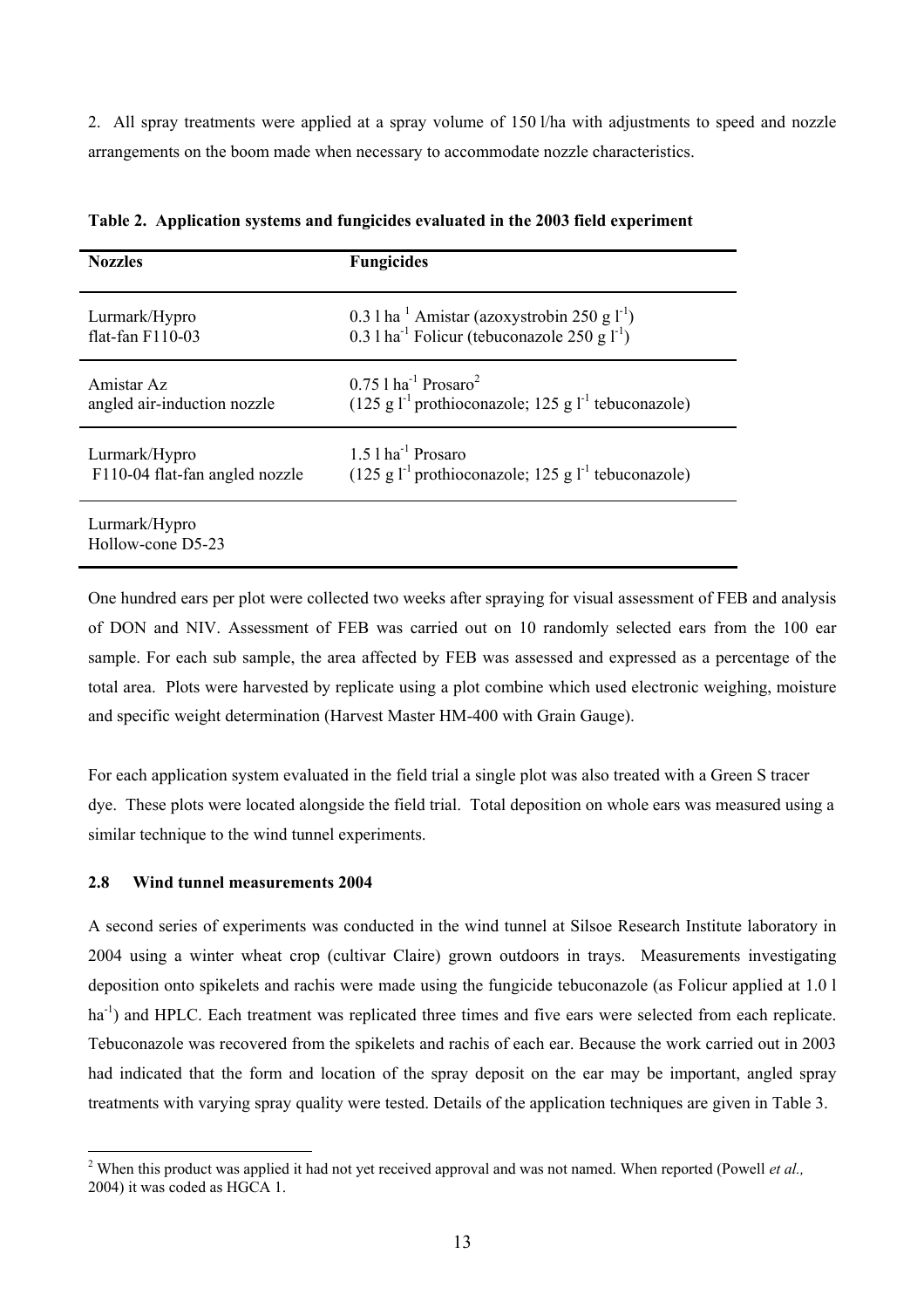| <b>Application</b>                            | <b>Nozzles</b> | Manufacturer                   | <b>Spray</b><br>quality | Volume                  |
|-----------------------------------------------|----------------|--------------------------------|-------------------------|-------------------------|
| Conventional vertical flat-fan<br>nozzle      | 03F110VB       | Lurmark<br>Hypro               | medium                  | $1501 \text{ ha}^{-1}$  |
| Flat-fan nozzle angled 45°<br>back            | 03F110VB       | Lurmark<br>Hypro               | medium                  | $1501 \text{ ha}^{-1}$  |
| Flat-fan nozzles $45^{\circ}$ twin cap        | 015F110VB      | Lurmark<br>Hypro               | fine                    | $1501$ ha <sup>-1</sup> |
| Flat-fan nozzles 45° twin cap                 | 03F110VB       | Lurmark<br>Hypro               | medium                  | $3001 \text{ ha}^{-1}$  |
| $45^\circ$<br>Air-induction<br>nozzle<br>back | $PJ-03$        | <b>Sprays</b><br>International | air-included            | $1501$ ha <sup>-1</sup> |
| Hollow-cone air-induction<br>nozzle           | 80-025 HC      | Bfs/ Agrotop                   | air-included            | $1501 \text{ ha}^{-1}$  |

**Table 3. Details of application systems evaluated in 2004 wind tunnel experiment**

#### **2.9 Field experiments 2004**

In 2004 a field experiment was established at The Arable Group, Morley, Norfolk evaluating the application systems selected following the wind tunnel and field experiments in 2003 and using different fungicides. Application systems were selected to test the hypothesis that coarse spray directed to the ears would give improved results<sup>3</sup>. This was based on the work carried out in 2003 and the work of Wolf *et al.* (2002). Treatments were applied to a crop of winter wheat (cultivar Napier) at mid-anthesis and the trial comprised a factorial design. Details of the fungicides, application systems used are shown in Table 4. All spray treatments were applied at a volume rate of  $150 \, \text{l}$  ha<sup>-1</sup> using farm-scale sprayers to 6 m wide by 24 m long plots. Adjustments were made to speed and nozzle arrangements to accommodate nozzle characteristics.

Two fungicidal treatments were used, azoxystrobin plus tebuconazole applied as Amistar (Syngenta) at 0.3 l ha<sup>-1</sup> plus Folicur (Bayer CropScience) at 0.3 l ha<sup>-1</sup> and fluoxastrobin plus prothioconazole applied at 0.7 l ha<sup>-1</sup>. This was known as the coded product Bayer (UK 187) but it is now sold as Fandango (Bayer CropScience). The crop was established using conventional approaches and inoculated with a mixture of *Fusarium culmorum* and *F. graminearum* five days before fungicide application. In 2003 the inoculum had consisted solely of *F. culmorum*. The *Fusarium* mixture was adopted because it was considered to be more representative of the infections currently found in Southern England.

As in 2003 the establishment of the fungi was encouraged by regular misting. The experimental plots were monitored, sampled for yield and analysed for mycotoxins using the methods reported by Powell *et al.*

<sup>&</sup>lt;sup>3</sup> The air-included hollow-cone nozzle was not available for use in the field in 2004.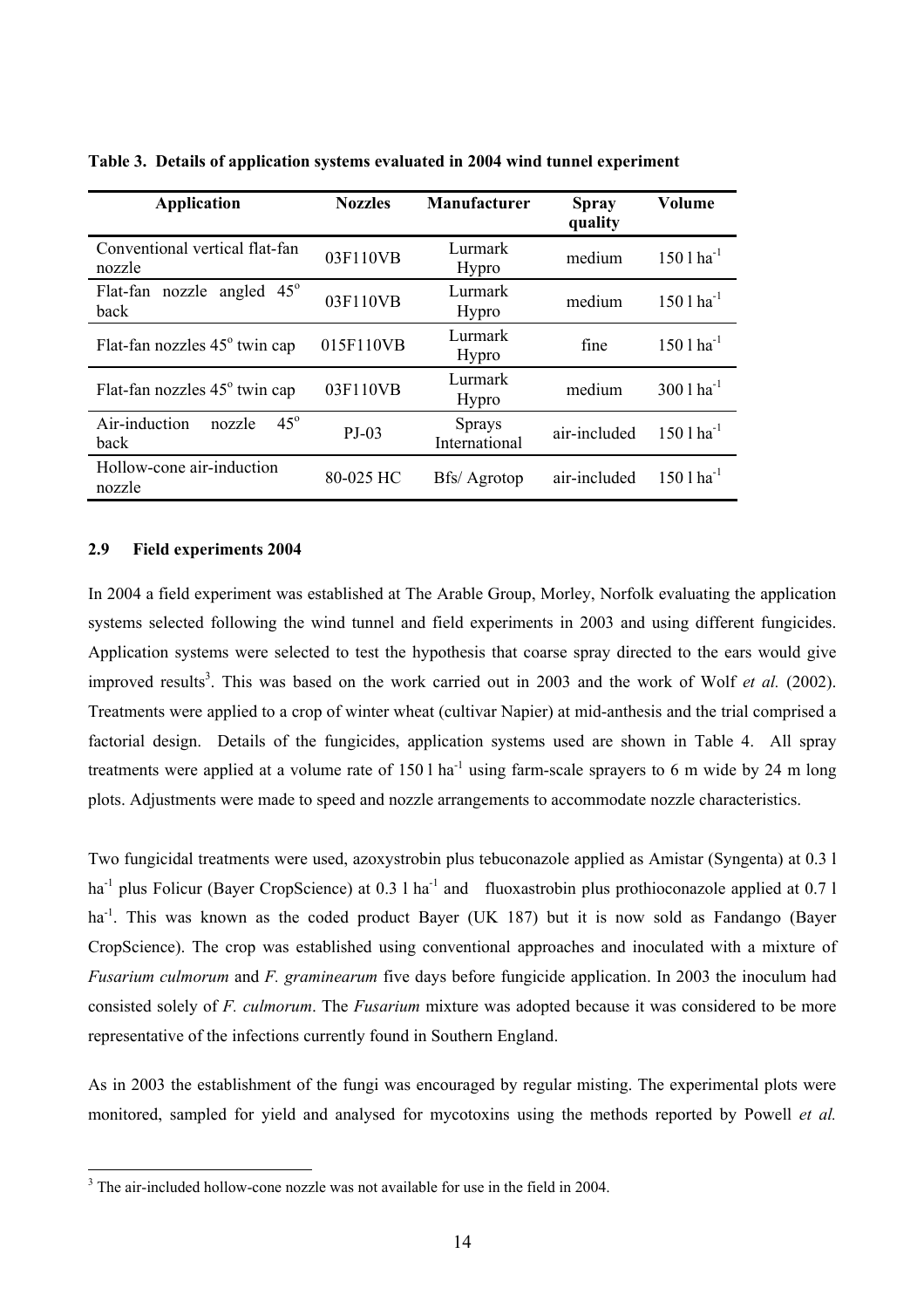(2004).To determine deposition onto ears four samples, each of 10 ears, were taken from the plots where tebuconazole was applied and subjected to a similar analysis to the wind tunnel samples.

| <b>Description</b>                     | <b>Nozzles</b> | <b>Manufacturer</b>            | <b>Spray</b><br>quality | <b>Spray</b><br>direction |
|----------------------------------------|----------------|--------------------------------|-------------------------|---------------------------|
| Conventional flat-fan nozzle           | 03F110         | Lurmark<br><b>Hypro</b>        | medium                  | vertical                  |
| Flat-fan nozzle 45 <sup>°</sup> back   | 03F110         | Lurmark<br>Hypro               | medium                  | back                      |
| Flat-fan nozzles 45° twin cap          | 015F110        | Lurmark<br><b>Hypro</b>        | fine                    | fore & back               |
| Air-induction nozzle $10^{\circ}$ back | Amistar        | Syngenta                       | air-<br>included        | back                      |
| Air-induction nozzle vertical          | $P_{J-0}$ 3    | <b>Sprays</b><br>International | air-<br>included        | vertical                  |
| Air-induction nozzle $45^{\circ}$ back | $PJ-03$        | <b>Sprays</b><br>International | $air-$<br>included      | back                      |
| Hollow-cone nozzle                     | $D5-23$        | Lurmark<br><b>Hypro</b>        | fine                    | multi                     |

**Table 4. Details of application systems evaluated in 2004 field experiment**

## **2.10 Field experiments 2005**

In 2005 a further field experiment using the same methodology was carried out using the applications set out in Table 5. Because the emphasis for the experiments was to investigate application effects, a single fungicide was selected. The fungicide chosen was prothioconazole/ tebuconazole applied at 1.5 and 0.7 l ha<sup>-1</sup> as Prosaro (Bayer CropScience).

The crop was established using similar methods as in 2004 and inoculated with a mixture of *Fusarium culmorum* and *F. graminearum*. The establishment of the fungi was again encouraged by misting but with an increased frequency of application to maximise infection. The methods reported by Powell *et al.* (2004) were used to assess FEB, yield and mycotoxin content.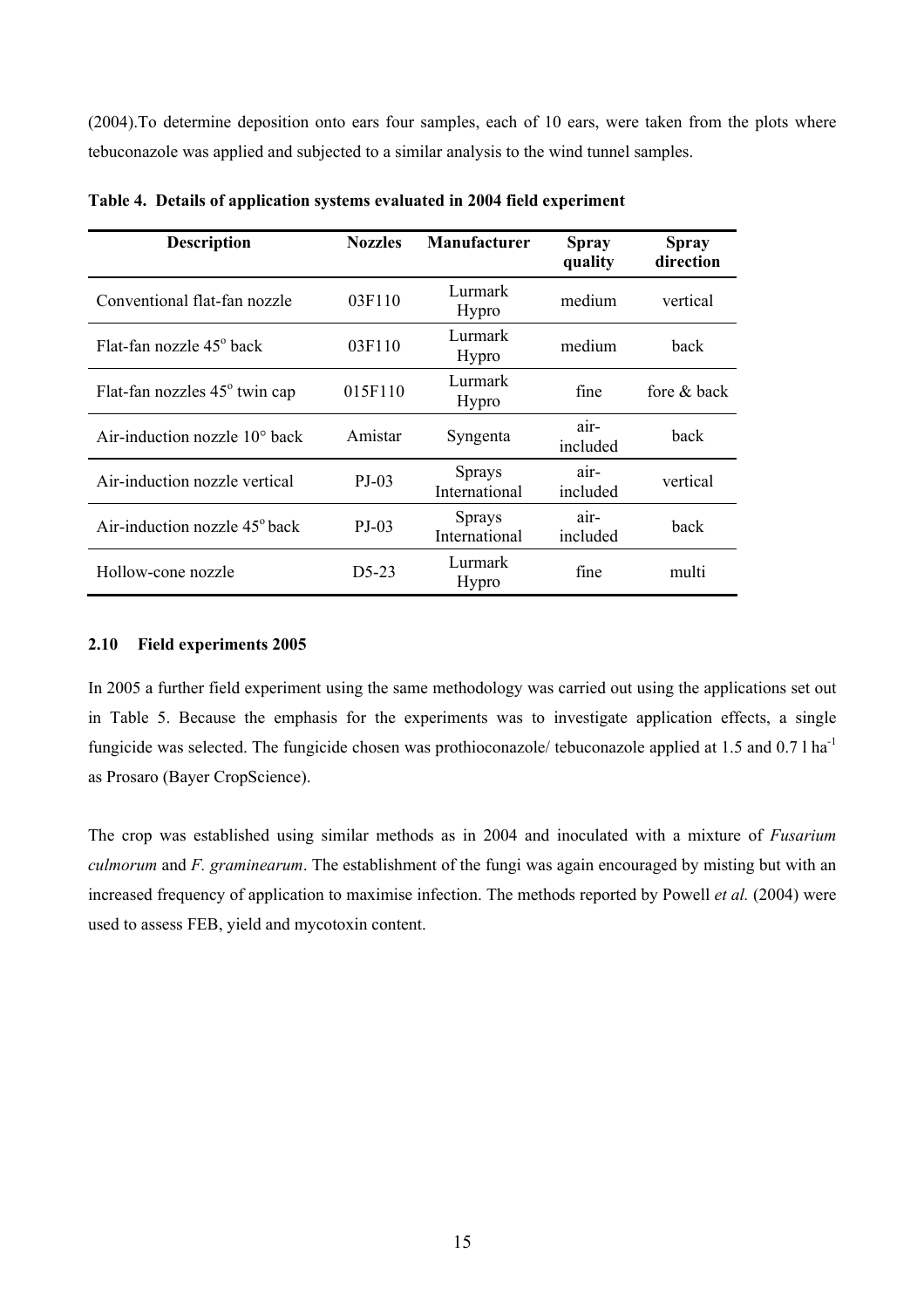| Description                               | <b>Nozzles</b> | Manufacturer     | Spray<br>quality | Spray<br>direction |
|-------------------------------------------|----------------|------------------|------------------|--------------------|
| Conventional flat-fan nozzle              | 03F110         | Lurmark<br>Hypro | medium           | vertical           |
| Flat-fan nozzle 45 <sup>°</sup> back      | 03F110         | Lurmark<br>Hypro | medium           | back               |
| Flat-fan nozzles 45° twin cap             | 015F110        | Lurmark<br>Hypro | fine             | fore $\&$<br>back  |
| Air-induction nozzle vertical             | AI11003        | Tee Jet          | air-<br>included | vertical           |
| Air induction nozzle 45 <sup>°</sup> back | AI11003        | Tee Jet          | air-<br>included | back               |
| Hollow-cone nozzle                        | D5-23          | Lurmark Hypro    | fine             | multi              |
| Flat-fan nozzles - two booms              | 015F110        | Lurmark<br>Hypro | fine             | fine               |
| Hollow-cone air-induction                 | 80-025HL       | Bfs/ Agrotop     | air-<br>included | multi              |

**Table 5. Details of application systems evaluated in 2005 field experiment**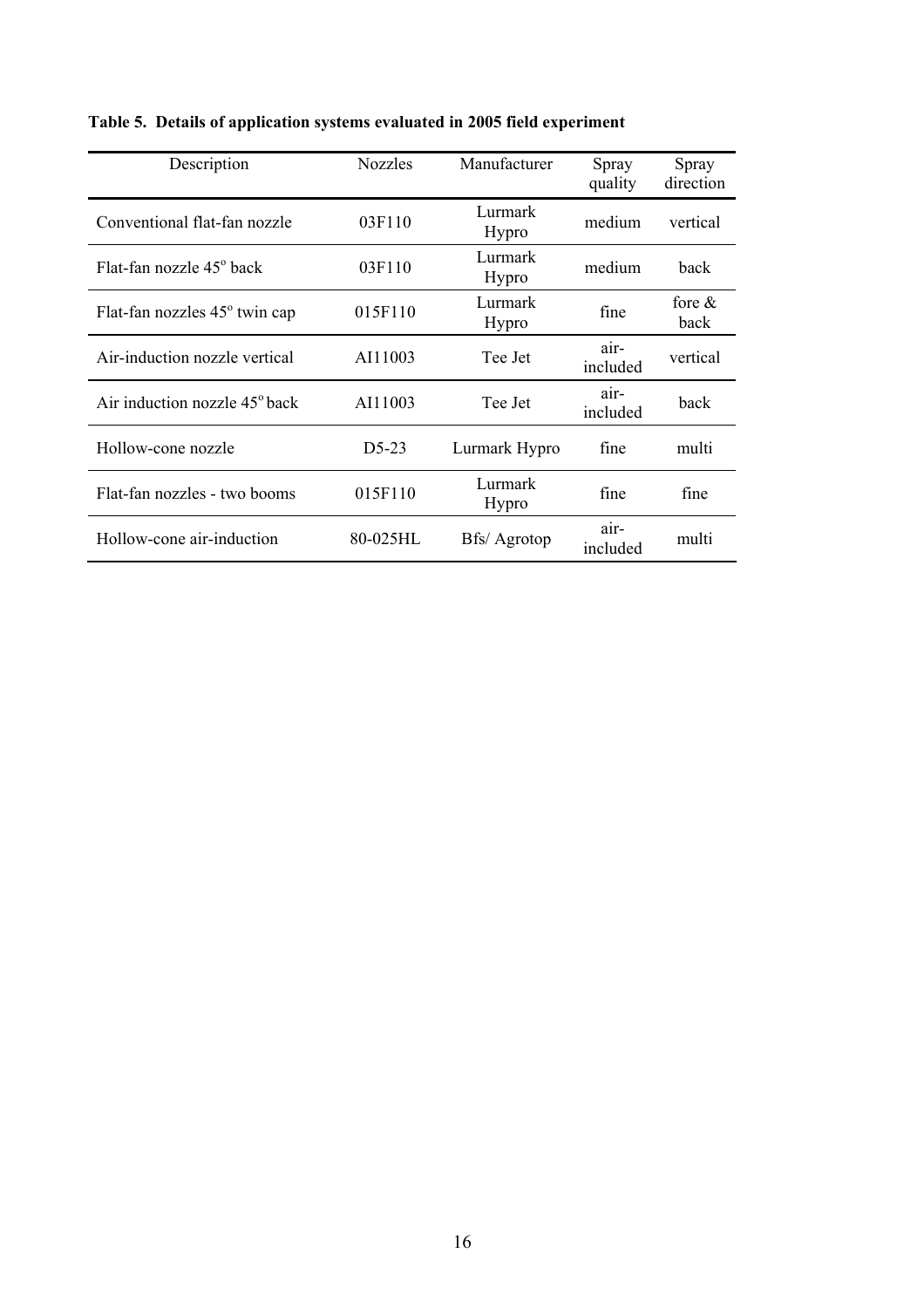#### **3 RESULTS**

#### **3.1 Wind tunnel experiment 2003**

The total ear deposits from each of the application systems evaluated are illustrated in Figure 5. The differences in deposit between application systems were relatively small although there was a suggestion that the highest deposits were achieved using the wide angle hollow-cone nozzle (WRW2) and the F110-015 and F110-04 nozzles angled backwards. Many of the application systems resulted in a similar distribution of deposit on the front and the back of the ear (Fig. 6) apart from the two F110-015 nozzles angled forward and backwards and the single F110-015 nozzle angled backwards which resulted in higher deposits on the front of the ear.



Application Method (150 l/ha unless stated)

Figure 5. Mean total deposits on wheat ears ( $\mu$ l g<sup>-1</sup>) from all application systems in the wind tunnel experiments (\* = application systems further evaluated in the **field trial)**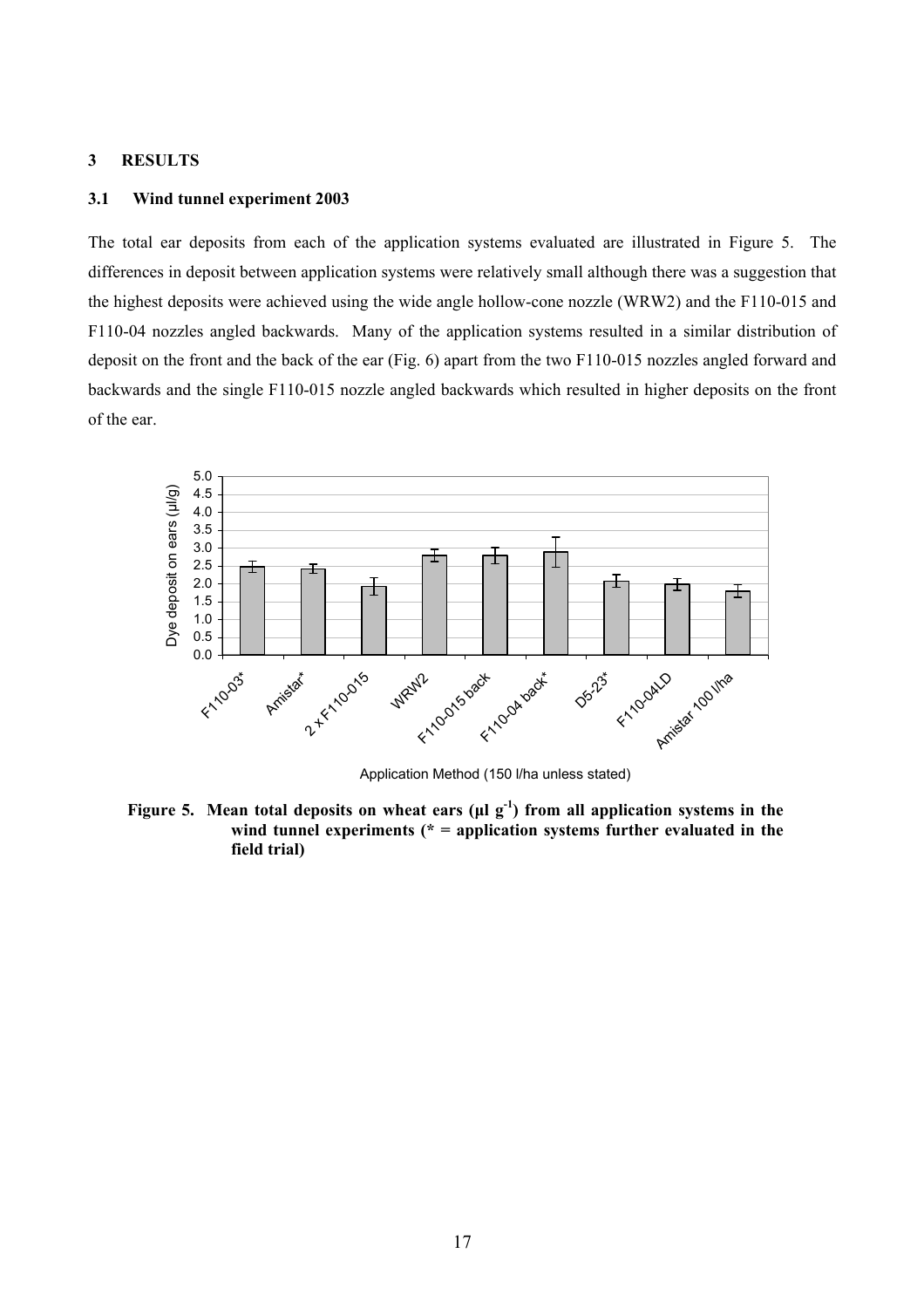

Fig. 6. Mean deposit distribution on the front and back of wheat ears ( $\mu$ l g<sup>-1</sup>) from all **application systems in the wind tunnel experiments (\* = application systems further evaluated in the field trial)** 

#### **3.2 Field experiment 2003**

Fig. 7 shows the grain yield achieved from the range of application systems and fungicides tested. A full dose of Prosaro (1.5 l ha<sup>-1</sup>) achieved the highest yield of grain with all of the application systems evaluated and a clear dose response between the half and full dose of this fungicide was apparent. The grain yield achieved by Prosaro was higher than the current standard treatment for FEB control, Amistar + Folicur, particularly at the full dose. There was a trend for the three other application systems to result in higher grain yield than the conventional flat fan-nozzle with a trend for the Amistar nozzle to give the highest yield particularly when applying Amistar + Folicur or the full dose of Prosaro.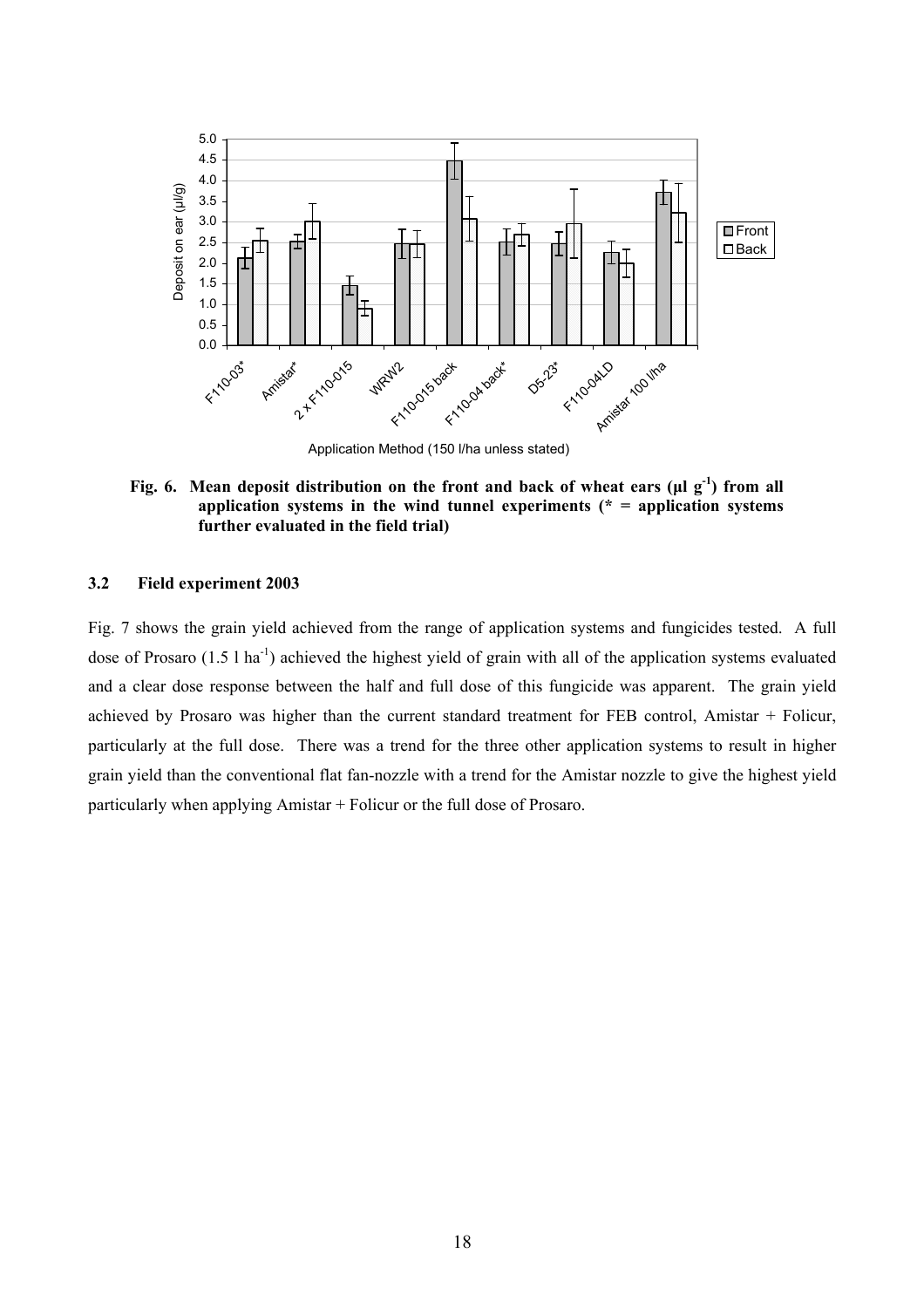

**Fig. 7. Grain yield (t/ha at 85% dm) with three fungicide treatments and four application systems in the field trial** 

Fig. 8 shows the percentage disease infection of FEB on wheat ears, two weeks after fungicide application. A full dose of Prosaro significantly reduced the visible infection of FEB on ears with all application systems compared to the untreated ears. The percentage disease infection was unexpectedly low on the untreated ears and hence there were no significant differences between the reduced dose of Prosaro or Amistar + Folicur with any of the application systems when compared to the untreated.



**Fig. 8. Percentage infection of FEB on ears two weeks after spraying fungicides (error bars show SEM)** 

Figure 9 shows the effect of treatments on relative amounts of biomass of *F. culmorum* present in the harvested grain. The highest amount using quantitative PCR was present in the control. The least was present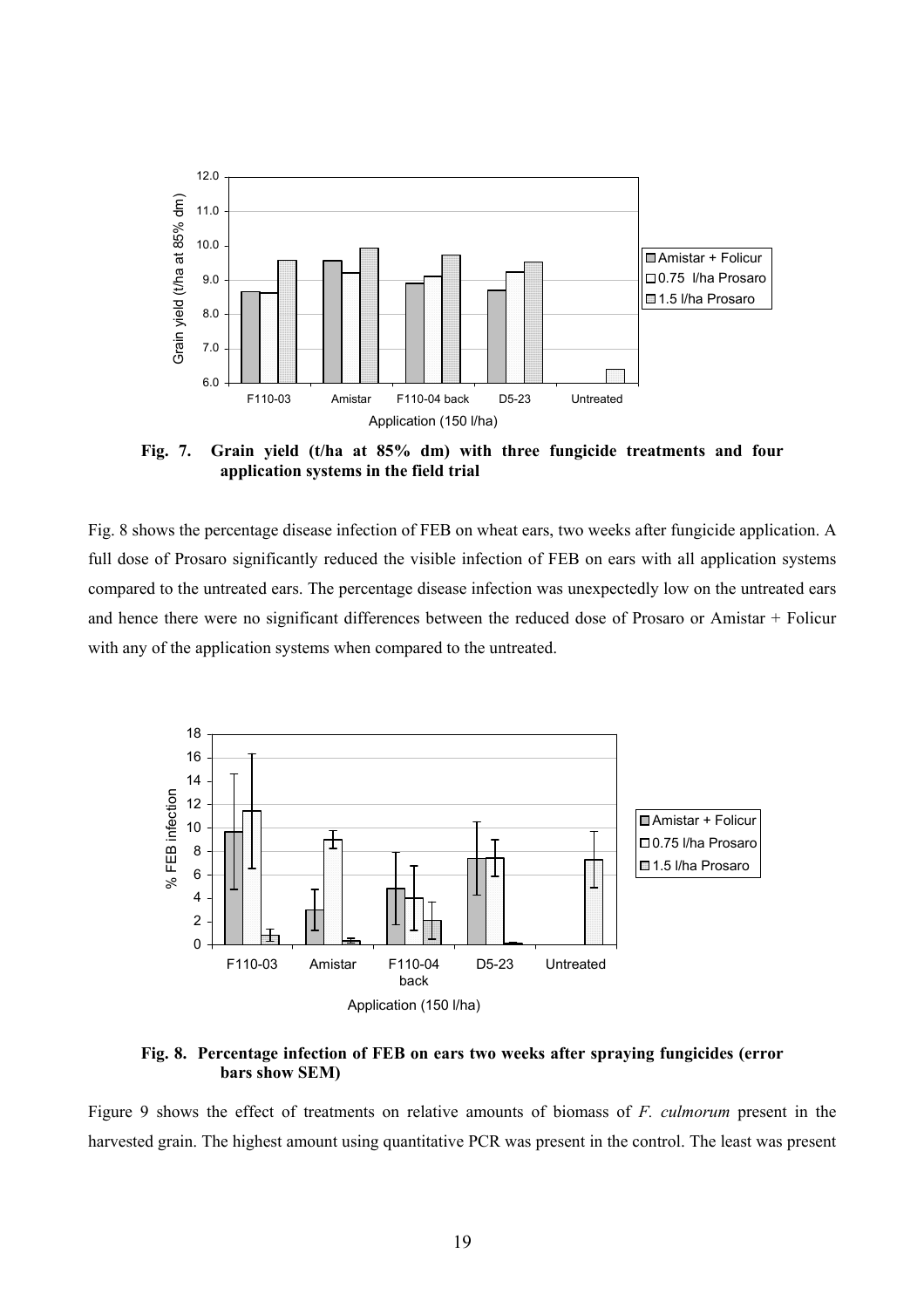in the nozzle treatments which were most effective and again confirms the effectiveness of the Prosaro treatment at the higher (recommended) application rate.



**Fig. 9. The mean concentration biomass of** *F. culmorum* **in grain treated with different spray systems and different fungicides in 2003** 

Fig. 10 shows DON and NIV levels for wheat ears two weeks after spraying. There was a trend for levels of NIV to be generally higher than those of DON for most treatments but particularly for the backward angled F110-04 nozzle and the hollow-cone nozzle applying Amistar + Folicur or  $0.75$  l ha<sup>-1</sup> Prosaro. The levels of DON observed were generally low for all treatments and unexpectedly there were very low levels (0.15 µg  $kg^{-1}$ ) detected on the untreated ears.



**Figure 10***.* **DON and NIV levels (µg/kg) on ears two weeks after spraying (error bars show SEM)**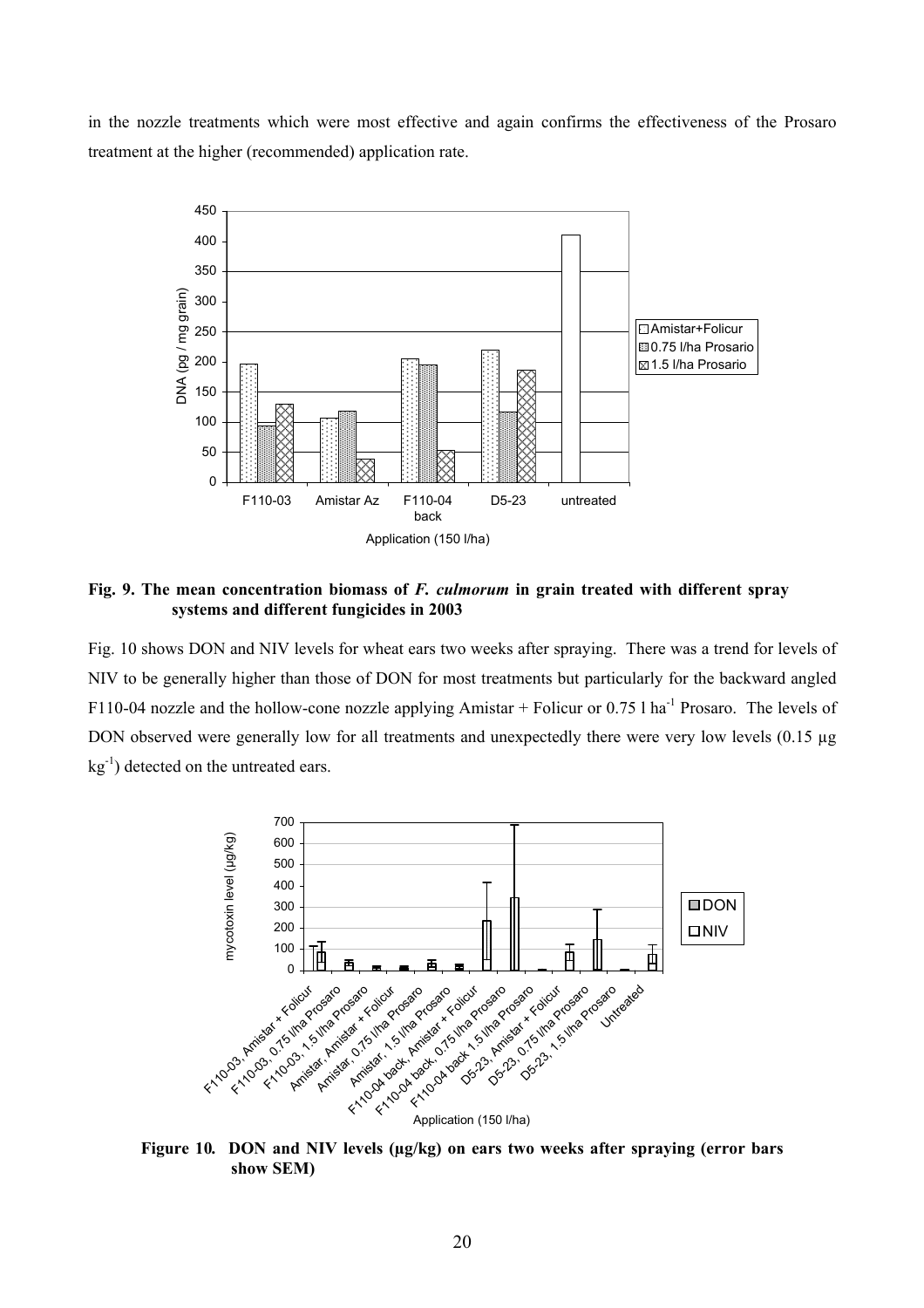The effect of treatments on DON and NIV in 2003 is shown in Figure 11. In both 2003 and 2004 GC-MS showed that these were the only trichothecenes present. The levels of DON were lower than those for NIV. Generally, based on these results there was very little effect of nozzle targeting on relative amounts of NIV present in the harvested grain. There was some effect of the Prosario fungicide at the normal rate of application with some nozzle treatments but there was no particular trend.



back **Application (150 /ha)**

**Figure 11. Effect of spray treatments and fungicide applications on content of DON and NIV in harvested wheat grain in 2003; data is mean of GC-MS analyses.**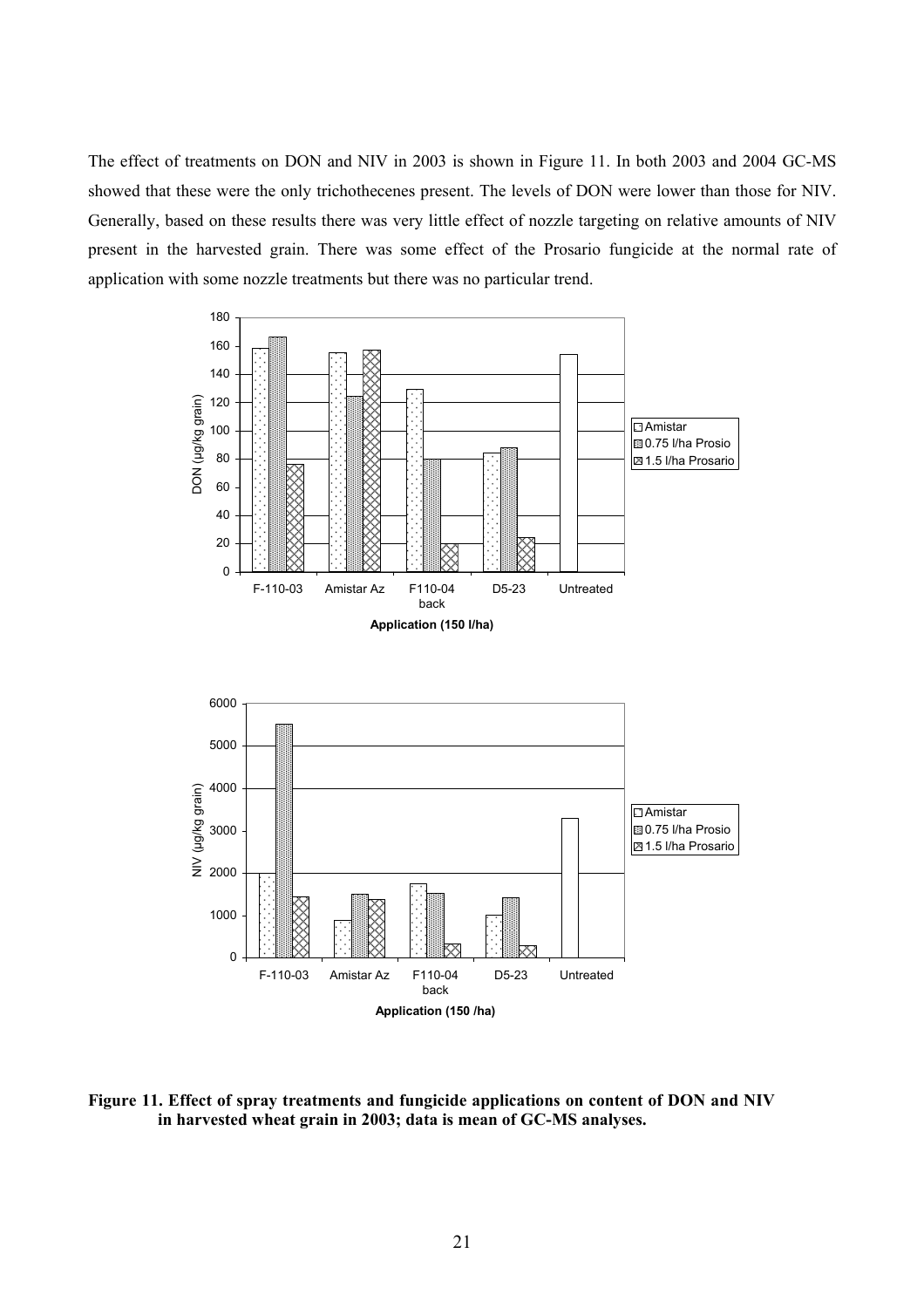#### **3.3 Wind tunnel experiment 2004**

The ear deposits of tebuconazole from each of the application systems evaluated in the wind tunnel in 2004 are illustrated in Fig. 12. Although the variability of deposits was high it appeared that significant amounts of tebuconazole were detected on the rachis indicating that there was penetration into the ear. The data also suggested that an angled medium quality spray and the air-included hollow-cone spray deposited more fungicide on the ear.



**Fig. 12. Mean total deposits on wheat ears from application systems in the wind tunnel experiments in 2004 normalised to 150 l ha-1**

# **3.4 Field experiment 2004**

Deposits of tebuconazole from the field samples (Fig. 13) were lower than those from the wind tunnel but this reflected the lower dose used. However, the proportion of chemical penetrating into the rachis was also lower. Although deposits with each application system were broadly similar, unlike the wind tunnel data the air-included angled spray produced the highest deposit.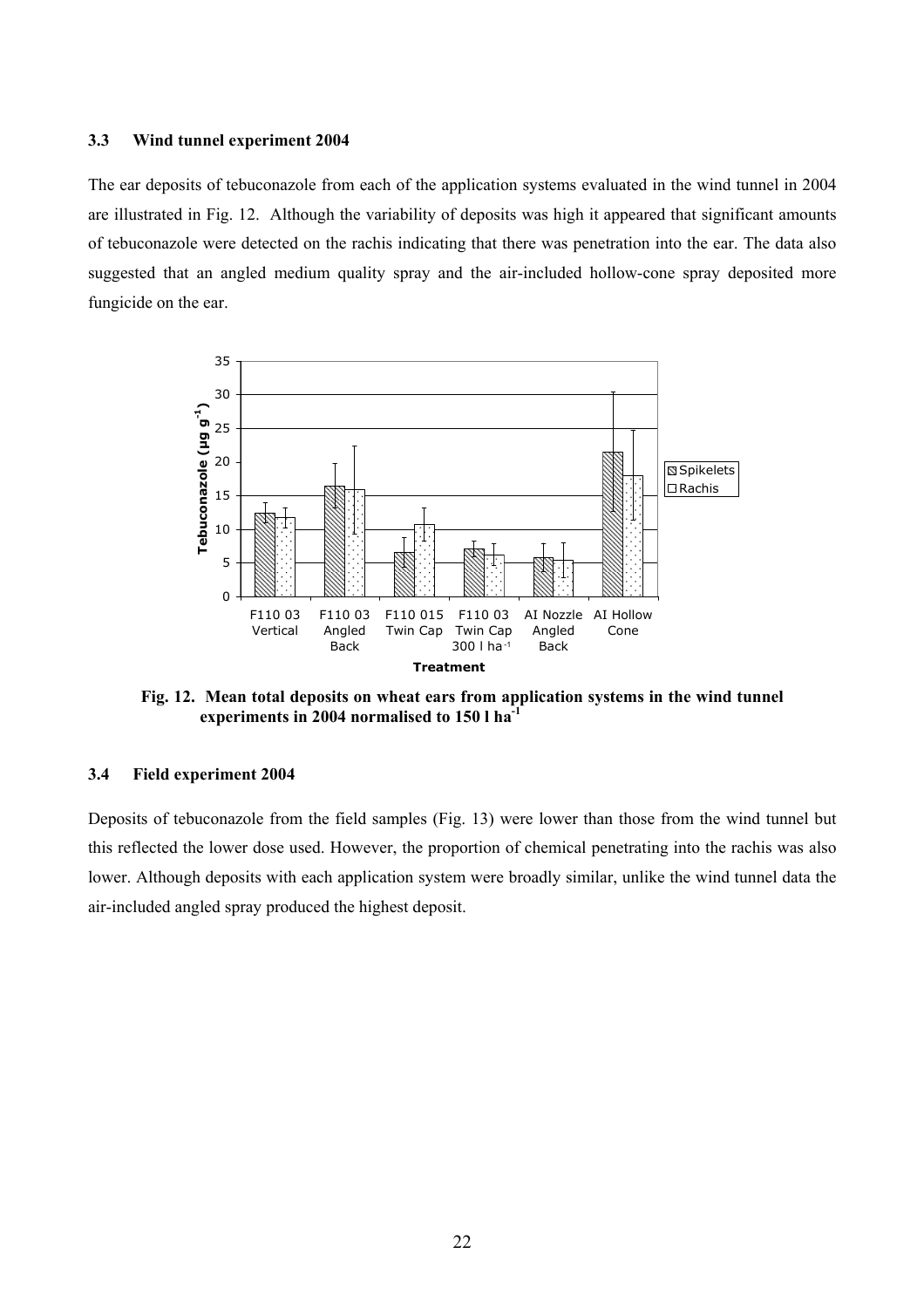

 **Fig. 13. Mean total deposits on wheat ears from application systems in the field**  experiments in 2004 normalised to 150 l ha<sup>-1</sup>

Disease assessments following spraying showed that, unlike the 2003 season there was little FEB established in the crop. Extraction of mycotoxins from ears showed that only NIV was present. With mean values 50- 100  $\mu$ g kg<sup>-1</sup> this was much less than the 400-600  $\mu$ g kg<sup>-1</sup> found in 2003. In harvested grain again only NIV was present and at a maximum of 36 µg kg<sup>-1</sup>. Differences in yield could not be detected with any application method.

#### **3.5 Field experiment 2005**

The field treatments in 2005 were scored for ear colour using a 1-5 scale. The results are shown in Fig. 14. Although few significant differences were observed between treatments, fungicide dose appeared to have an effect and the angled conventional nozzle (F110-03) at the higher dose rate produced a significantly better score. Differences in yield could not be detected with either application method or fungicide dose. Samples taken from the plots were found to be infected by ear blight at similar levels to 2003 (Fig. 13), although the variability of the infection was greater making if difficult to observe any trends. However, plots where the fungicide was applied with the angled air-induction nozzle and the air-induction hollow-cone nozzle had low levels of infection. Despite *Fusarium* infection being established in the crop; only six of the 51 samples showed detectable levels of DON. Where DON was present it was in the range  $500 - 550 \mu g kg^{-1}$ . As a result, it was not possible to discern any relationship between DON levels and treatment. Levels of NIV were higher (Fig. 14) but the high variability between replicate samples made it difficult to determine trends.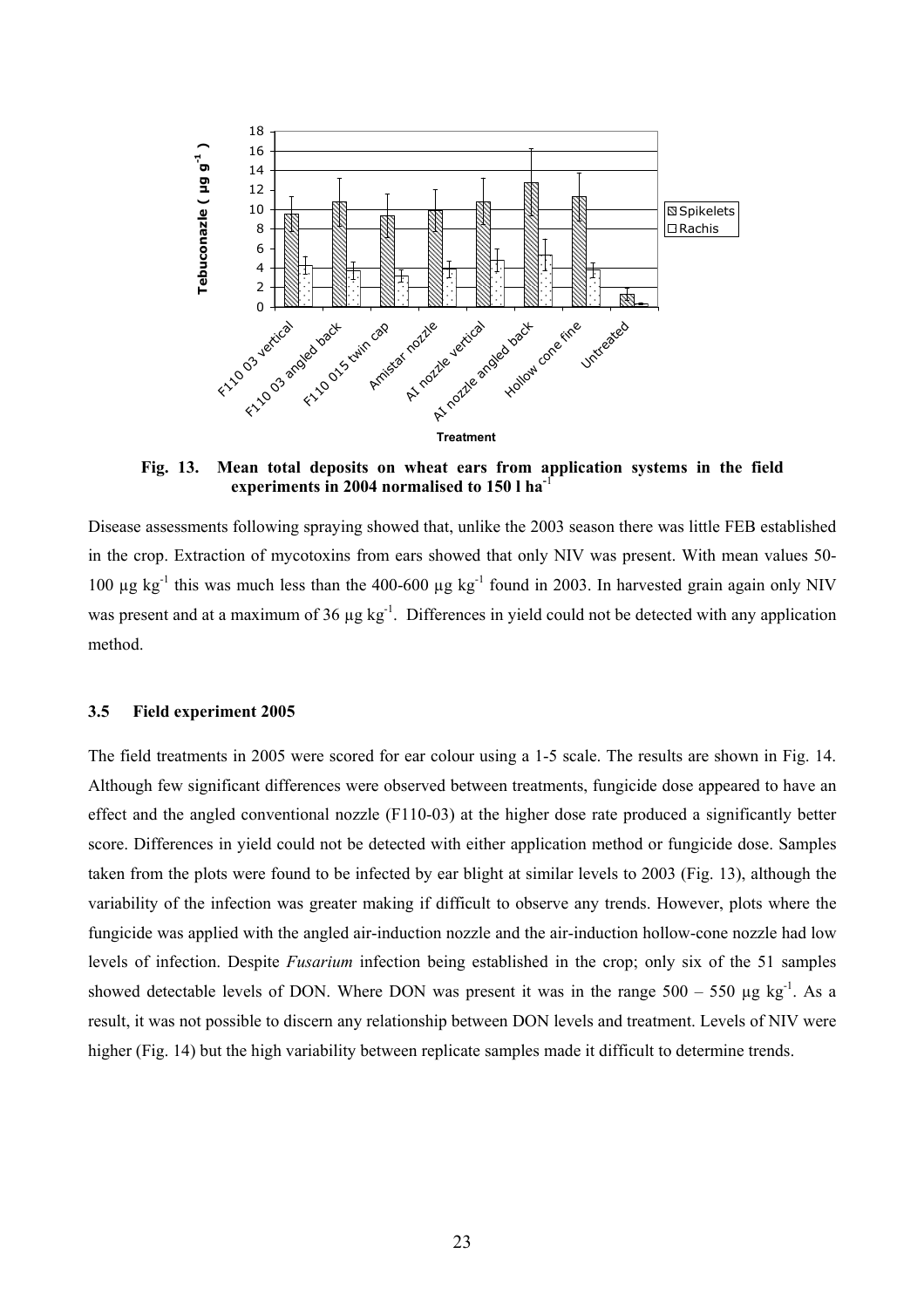

**Fig. 12. Ear colour score for fungicide treatments in 2005; 1 = bright, 5 = dark; error bar on the untreated plot represents the LSD** 



**Fig. 14. Ear blight infection two weeks after fungicide treatments in 2005; error bars represent the SEM**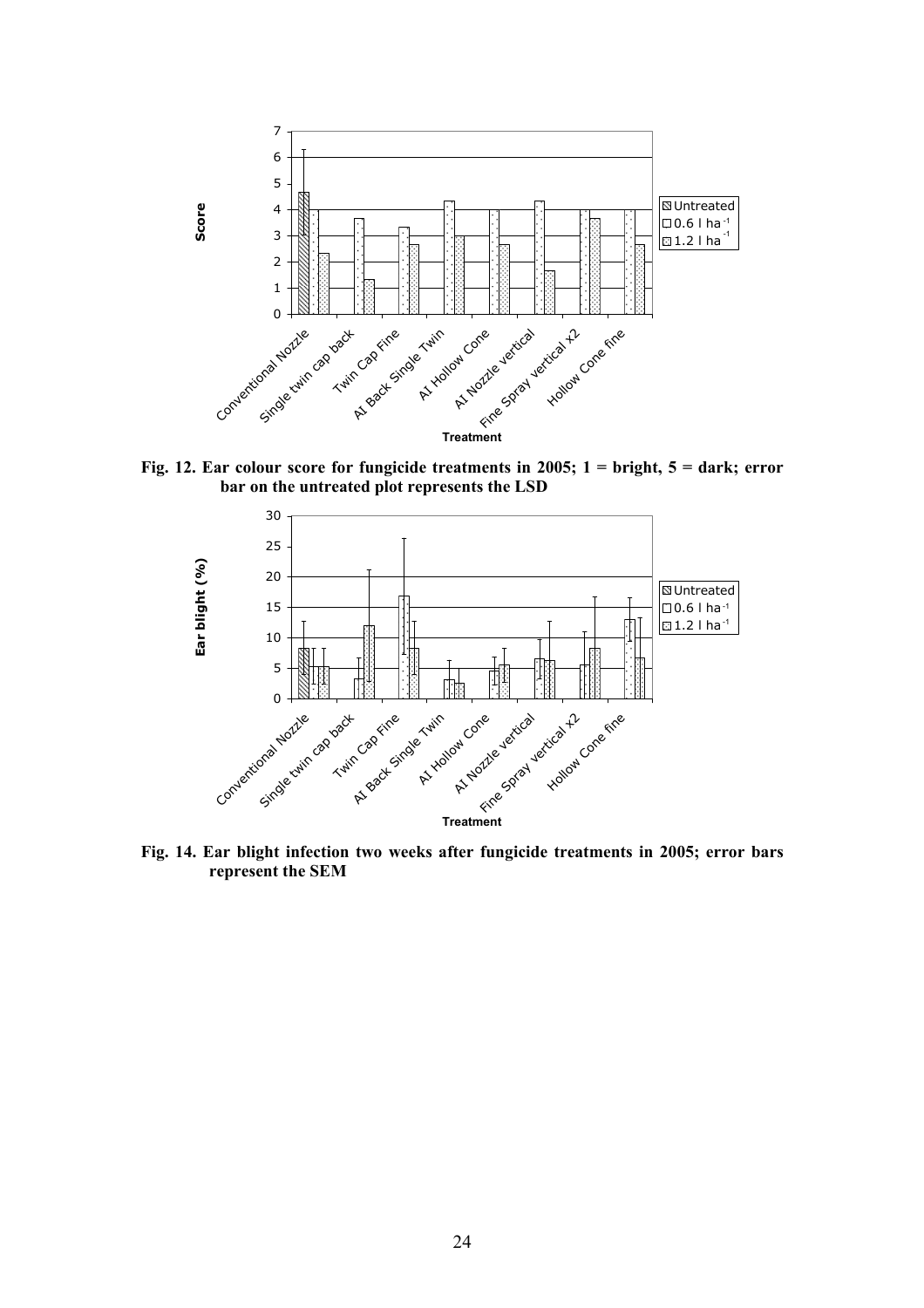

**Fig. 15. Nivalenol (NIV) levels in grain samples after fungicide treatments in 2005; error bars represent the SEM** 

#### **3.6 Drop spectra measurements**

The drop spectra of the nozzles selected for use in the project are presented in Table 6. The hollow-cone WRW nozzle could not be measured using the existing sampling arrangement in the nozzle laboratory because of inherent sampling problems caused by the wide angle of the cone. The results show the wide variation in drop spectra used for the experiments and confirm the spray quality descriptions used in Tables 1,3 4, and 5. The results also show the wide variation in drop size spectra that are obtained from airinduction nozzles of a similar size emphasising the need for a classification of spray for air-included sprays.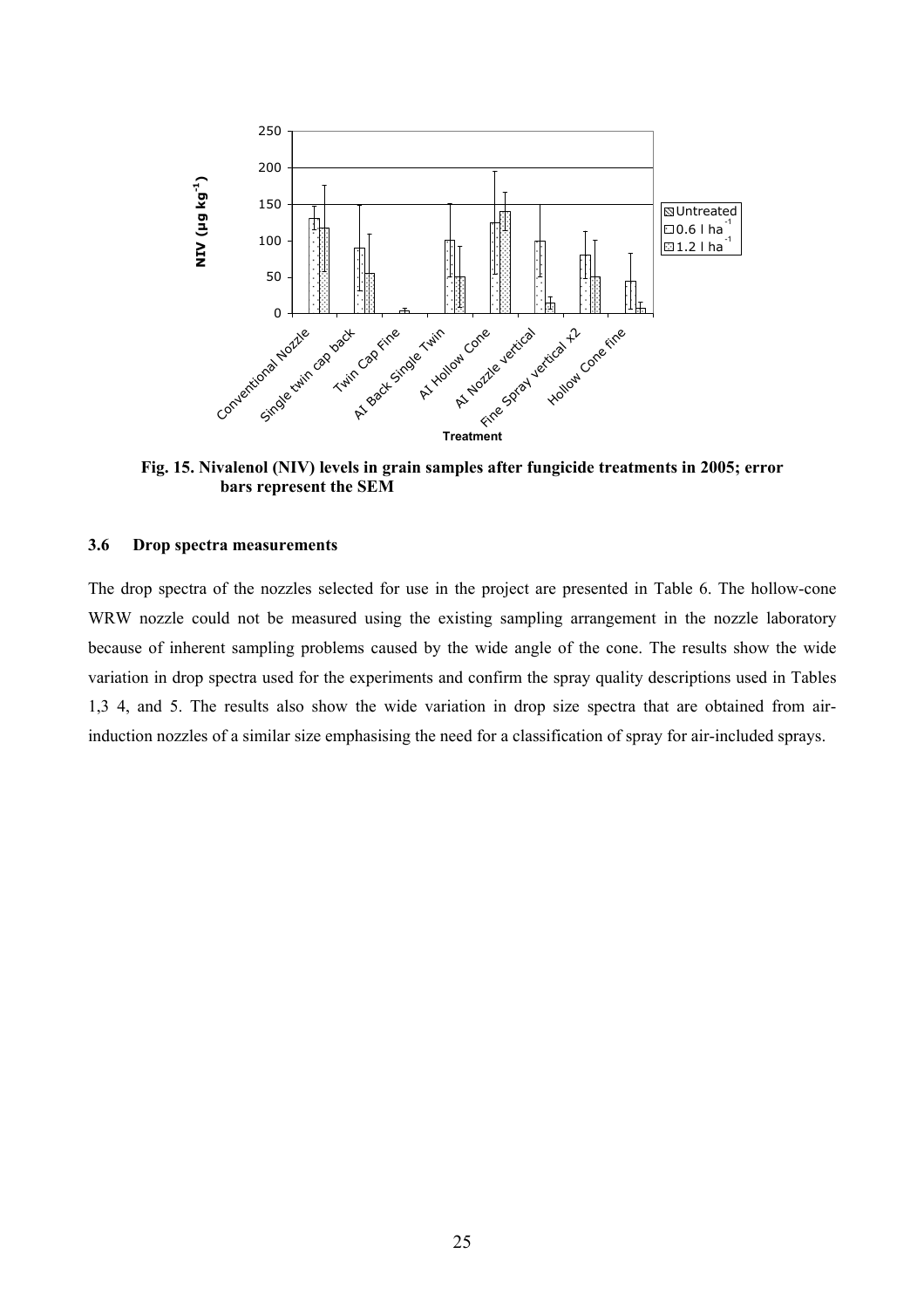| Manufacturer            | Code       | <b>Description</b>                 | <b>Pressure</b> | <b>Flowrate</b> | VMD <sup>4</sup> |
|-------------------------|------------|------------------------------------|-----------------|-----------------|------------------|
|                         |            |                                    | bar             | l/min           | $\mu$ m          |
|                         |            |                                    |                 |                 |                  |
| Lurmark/Hypro           | 03F110     | Reference nozzle                   | 3               | 1.20            | 192.1            |
| Lurmark/Hypro           | 015F110    | Fine nozzle                        | 3               | 0.91            | 177.1            |
| Lurmark/Hypro           | 04F110     | Coarse spray                       | 2               | 1.30            | 226.2            |
| Lurmark/Hypro           | 04F110LD   | Pre-orifice<br>flat-fan            | 3               | 1.32            | 284.5            |
| Lechler                 | ID120-03   | Air-induction<br>flat-fan          | 3               | 1.32            | 589.5            |
| bfs/agrotop             | 80-025 HC  | Air-induction<br>hollow-cone       | 3               | 0.97            | 447.7            |
| Lechler                 | TR 90-03   | Fine hollow-cone                   | 3               | 1.15            | 195.4            |
| Syngenta                | Az         | Air-induction<br>angled (150 l/ha) | $\overline{4}$  | 1.17            | 294.8            |
| Syngenta                | Az         | Air-induction<br>angled (100 l/ha) | 3               | 1.02            | 281.7            |
| Sprays<br>International | $PJ-03$    | Air-induction<br>flat-fan          | 3               | 1.09            | 502.9            |
| <b>Spraying Systems</b> | $D5-23$    | Fine hollow-cone                   | 3               | 0.83            | 202.9            |
| Delavan                 | <b>WRW</b> | Hollow-cone                        | 3               | 0.80            | n/a              |

# **Table 6. Drop spectra of nozzles used in wind tunnel and field experiments**

 4 Volume Median Diameter – 50% of the volume of the spray is in drops with diameter greater than this value.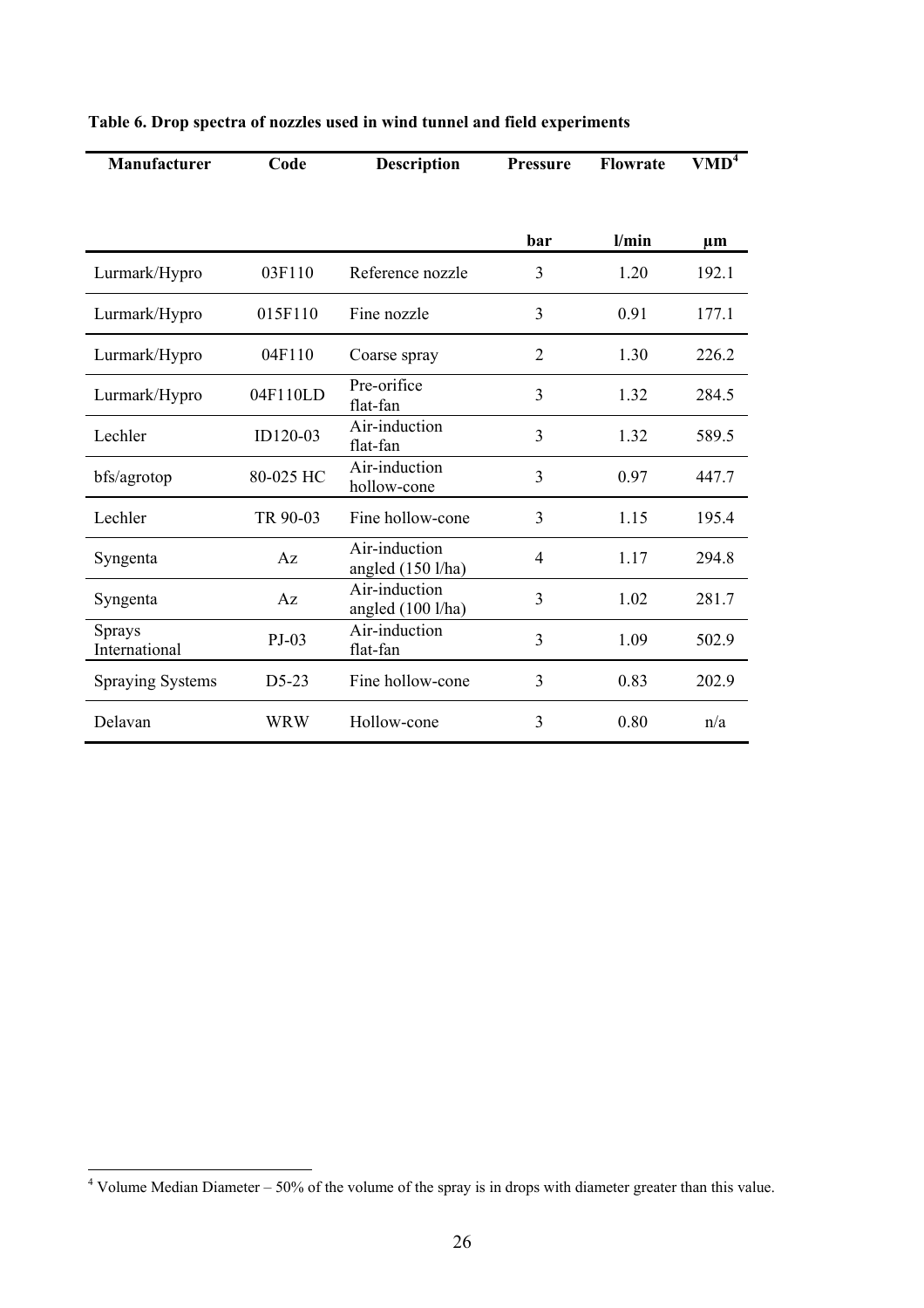#### **4 DISCUSSION**

#### **4.1 Results**

The results in 2003 indicated that variations in total ear deposits were relatively small for all the application systems evaluated in the wind tunnel and many of the application systems also resulted in similar deposit distribution between the front and the back of the ear. Of the four application systems that were further evaluated in the field trial (as shown by \* on Figs. 5 and 6), the deposit distribution on the front and the back of the ear suggested a slight trend for a higher deposit on the back of the ear compared to the front for all these treatments. The deposit patterns also suggested that for these four application systems, there was a slightly higher deposit on both the front and the back of the ear from the Amistar nozzle, and this was the application system that tended to give the highest yields in the field trial for the three fungicide treatments evaluated.

Of the fungicide treatments evaluated in 2003, the full dose of Prosaro resulted in the lowest infection of FEB and highest resulting grain yield. This was irrespective of application system used suggesting that for this dose of fungicide, application system was less important. The Amistar + Folicur treatment appeared to be more dependent on the application system and in particular the Amistar nozzle tended to result in lower infection of FEB and higher grain yield for this fungicide treatment.

The high levels of NIV detected in 2003 are thought to be due to the presence of *F. poae* and *F.avenaceum*  which was also detected in the ears and is capable of producing relatively high levels of NIV. Similar increases in NIV have been observed in trials at Harper Adams University College (Dr. S. Edwards, Personal Communication). The presence of this fungus complicated the results by affecting individual plots for some treatments (e.g. the backward angled F110-04 nozzle applying Amistar + Folicur and the hollow cone nozzle applying the reduced dose of Prosaro) which resulted in high variation in the results.

The DON levels in 2003 were low for all treatments and the untreated ears and this is likely to be owing to the lower than expected levels of infection of FEB caused by *F.culmorum*. DON levels for all treatments were well below the proposed legislative limit.

It was concluded from the 2003 results that variations between the spraying systems evaluated appeared to be relatively small, although these small differences in spray deposit could be more important when applying some fungicides than others. This may be influenced by the mode of action of the fungicide and the importance of targeting the spray deposit to the target and ability to reach the site of *Fusarium* infection may vary between different fungicides. It may be that for some fungicides the target may not be the whole ear but a specific part of the ear.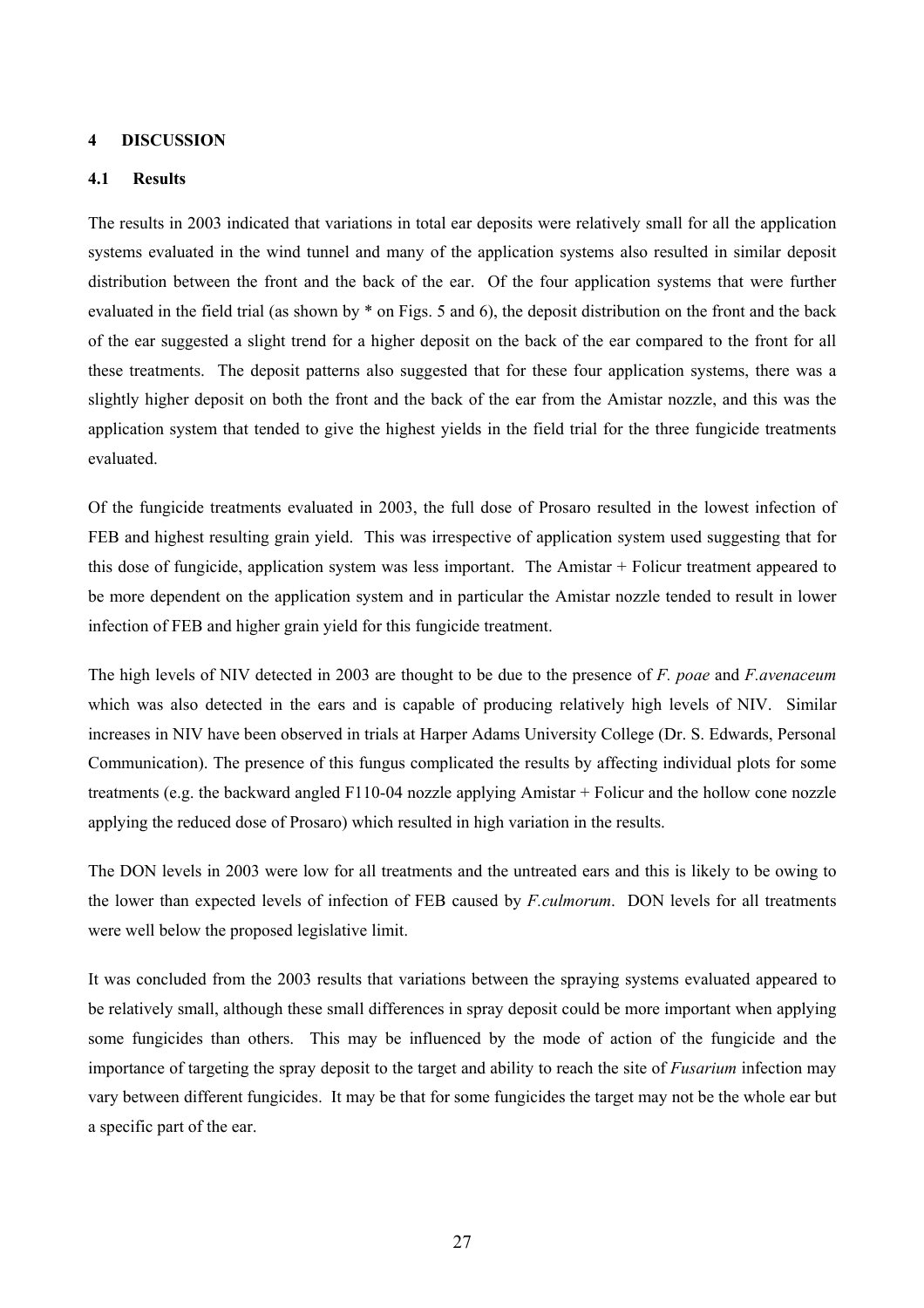Wind tunnel experiments with tebuconazole carried out in 2004 showed good penetration of fungicide onto the rachis with the air-included hollow-cone and the angled conventional nozzle showing high deposits. Similar measurements with samples from the field experiment showed lower levels of tebuconazole penetrating the rachis. This could be due to differences between the varieties or crop densities used in the field and the wind tunnel or to environmental conditions. It was not possible to discern significant differences in tebuconazole deposition in the field caused by varying application method although the angled air-included spray had the highest deposit levels.

The high levels of NIV detected in 2003 were thought to be due to the presence of *F. poae* and *F.avenaceum*  producing relatively high levels of NIV and effecting individual plots for some treatments. It is likely that the 2005 results were similarly affected despite the increased misting and the more humid conditions. The lower temperatures may also have had an influence on infection. Unlike 2004, detectable levels of DON were found in 2005 but with so few samples showing contamination there was no clear relationship between application method and DON levels. All samples were below 1250  $\mu$ g kg<sup>-1</sup>.

It was clear from the results of the field experiments over the three years that, despite inoculation with DON producing *Fusarium sp*., disease pressure and DON production were variable and this made determining differences due to application method difficult. In 2003 it appeared that inoculation produced reasonable disease pressure, but in 2004 using the same techniques produced little disease and no significant difference between treatments. Because of these difficulties, the 2005 inoculation was carefully monitored and misting increased in frequency. However, the natural variability of FEB between plots appears to have influenced the results. Because the weather between inoculation and treatment is crucial to the establishment of disease, this influence of weather was investigated. A summary of the Morley weather data is presented in Table 7.

|                                                  |      | Year |      |
|--------------------------------------------------|------|------|------|
|                                                  | 2003 | 2004 | 2005 |
| Mean maximum temperature<br>$^{\circ}\mathrm{C}$ | 20.3 | 23.0 | 18.0 |
| Mean % Relative humidity at<br>09:00hrs          | 80.8 | 74.0 | 86.6 |
| Total rainfall (mm)                              | 1.48 | 0.03 | 1.03 |

**Table 7. Summary weather data from Morley, Norfolk for the period between** *Fusarium* **inoculation and fungicide spraying** 

The data shows that during the crucial period between inoculation and spraying it was hotter and drier in 2004 than in 2003 and that in 2005 it was cooler and wetter than 2003. This may help explain why FEB levels were lower in 2004 than in 2003 and why in 2005 there was significant natural variability between plots. To illustrate this further the trends in Morley weather data are plotted in Figs 16, 17 & 18.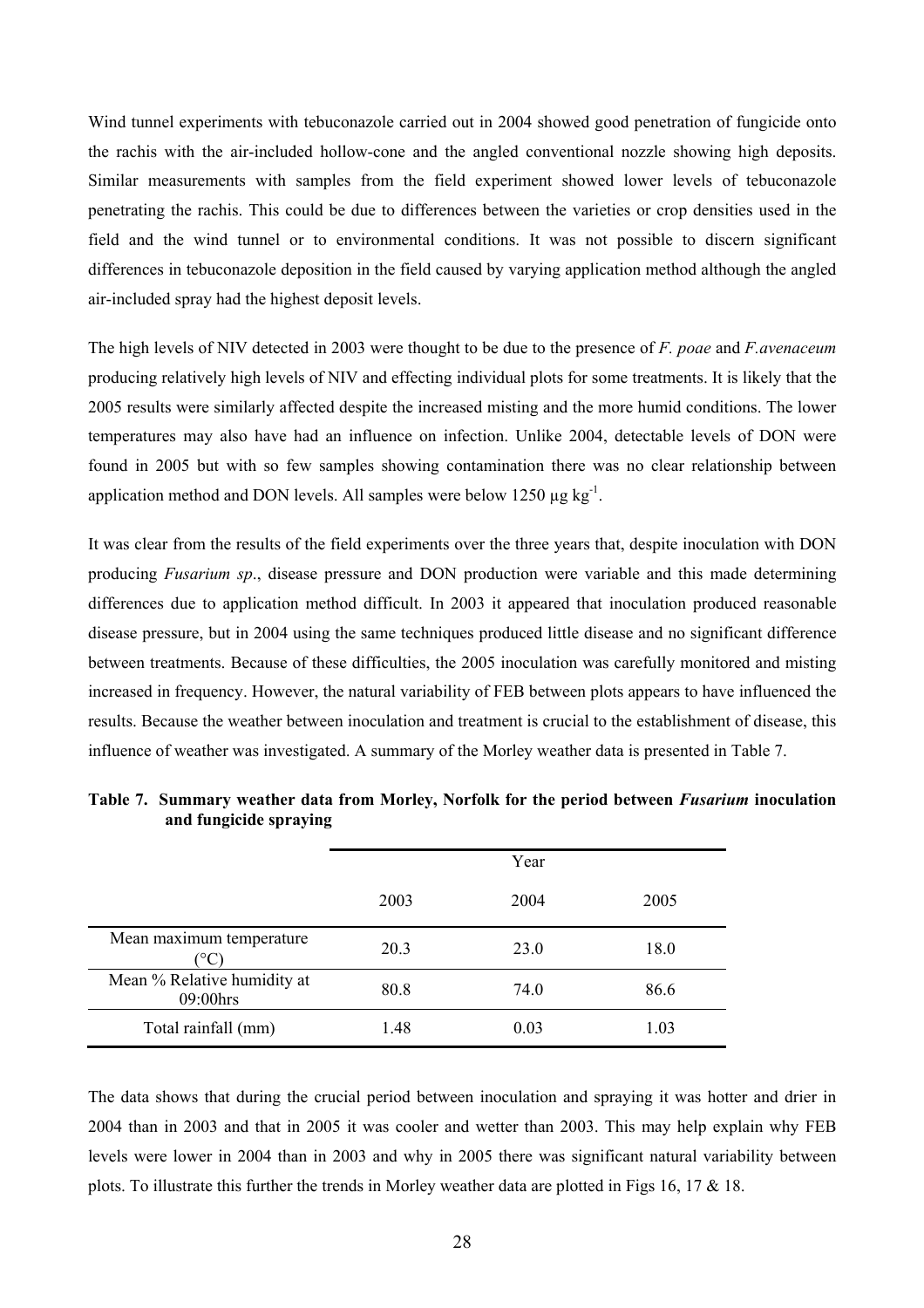

**Fig. 17. Meteorological data from Morley Research Centre during the 2003 field experiment.** 



**Fig. 18. Meteorological data from Morley Research Centre during the 2004 field experiment**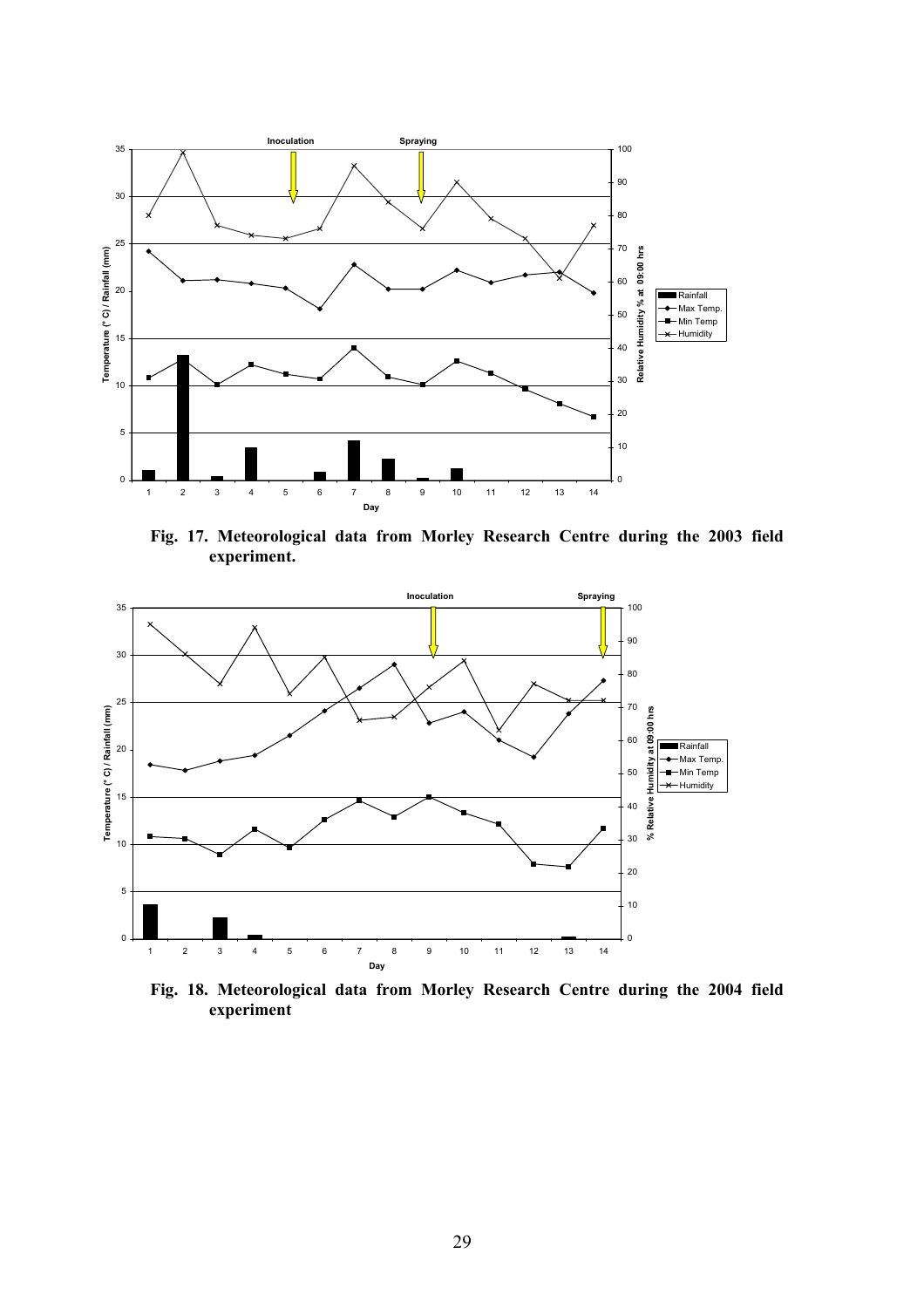

**Fig. 17. Meteorological data from Morley Research Centre during the 2005 field experiment** 

The rainfall that occurred in between inoculation and spraying in 2003 and 2005 appears to have been crucial in producing FEB. However, the cooler temperatures, particularly the overnight minimum, appear may be linked to the increased variability of disease in 2005.

It therefore appears that although fungicide deposits on ears can be manipulated by nozzle design and orientation, and that under certain circumstances deposit levels can be linked to disease control, the influence of application system on mycotoxin production is far from clear. Factors such as the level of natural disease pressure, the *Fusarium* sp. complex and its reaction to fungicides and crop meteorology appear to strongly influence mycotoxin production even when experiments are carried out with irrigated crops inoculated by known DON producing strains. Inoculation was done with levels of spores significantly higher than that occurring naturally (10<sup>6</sup> spores/ml) with actual levels of at least  $10^3$  spores/gram of ear tissue present after inoculation. The wetness periods at anthesis are critical to determining whether establishment and infection occurs. This was conducive in 2003, but not so in 2004 when the weather after inoculation was dry. In 2005, dry weather slightly delayed the application of the inoculum and fungicides although additional misting was carried out. Establishment of ear blight was as good as in 2003. However, the infection was more variable than in 2005 within plots which was shown by the larger standard errors. This is consistent with the sometimes patchy nature of ear blight infection.

In terms of making recommendations for application systems, the work has shown it is likely that more reliable disease control will result from angling nozzles backwards, and that medium or air-included sprays may provide better control than fine sprays.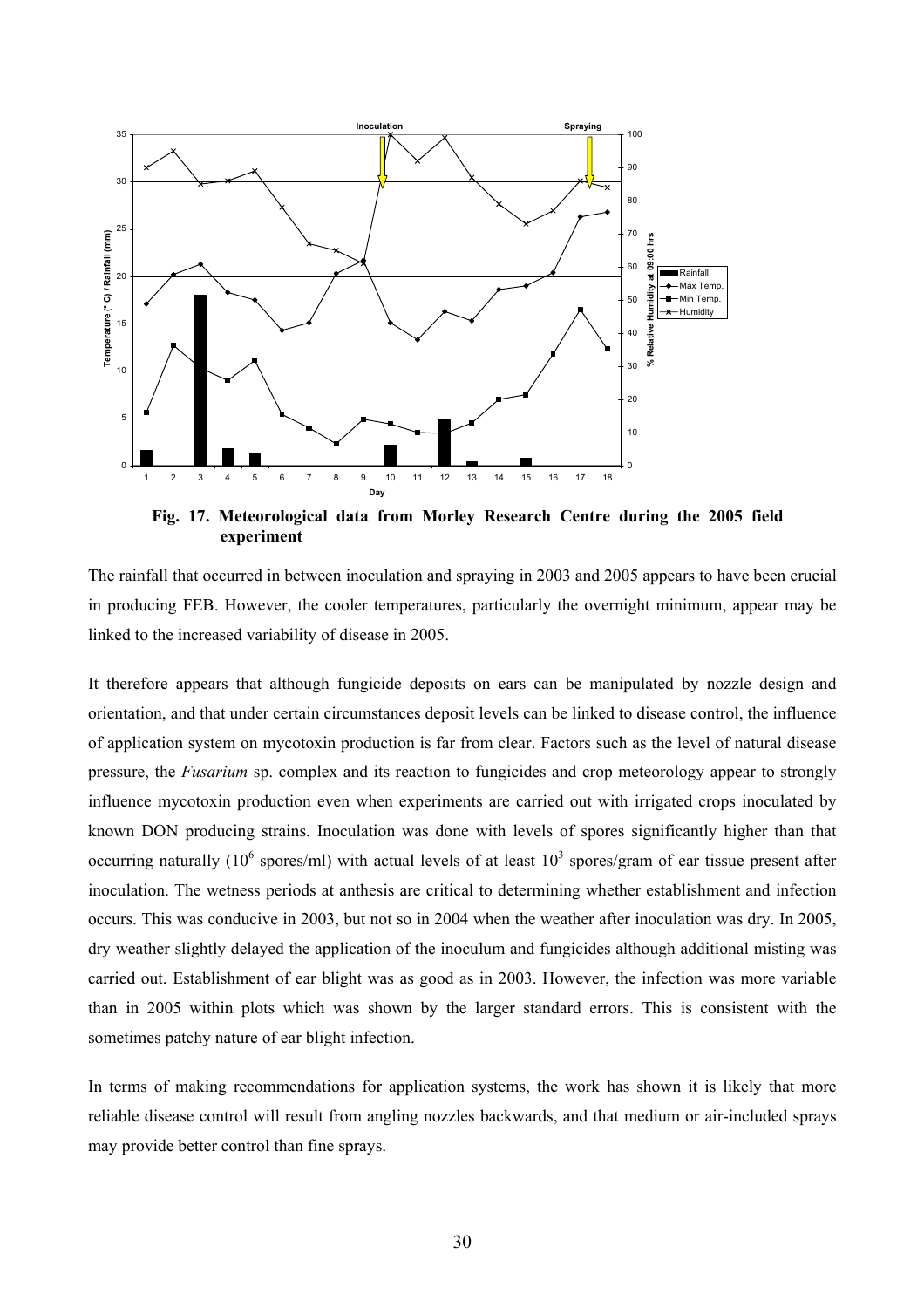#### **4.2 Implication for levy payers**

The HGCA Nozzle Selection Chart (published in March 2002) recommends that in terms of efficacy, ear sprays are applied by fine flat-fan spray nozzles. This advice is based on the conventional approach; vertically projected sprays. Whilst the evidence from this project is not clear-cut it appears that a better alternative would be to recommend the use of angled air-induction nozzles or angled medium quality sprays. This approach would offer some advantages in terms of ear deposition and FEB control and it would also have the advantage of improved drift control. Although air-included hollow-cone nozzles are relatively new to the market, they also appear to offer advantages in terms of ears sprays.

Ear blight does not directly correlate with mycotoxin contamination. A range of variables, biological and non-biological, interact to influence the levels of ear blight and the amount of mycotoxin contamination. The disease pressure was high in 2003 and 2005. The levels of DON were low, but that of NIV were very high in harvested grain in 2003 because of natural contamination with other Fusarium species in that year. The important outcome of the project is that provided fungicides are applied at the recommended rate using the best possible spraying systems then the risk from DON contamination can be minimised. Although throughout the project the disease pressure in the treatment plots was low, even with inoculation by known DON producing strains of *Fusarium* the 1250 µg kg<sup>-1</sup> limit for DON was not exceeded by any of the samples taken throughout 2003-2005. Best control was achieved at the recommended rates.

# **4.3 Opportunities for further research**

It is clear that producing high and uniform levels of FEB in the field such that differences in control caused by application can be determined remains a challenge. Even inoculating a crop with known DON producing strains of *Fusarium* produced sufficient disease in 2003 and 2005 but not enough DON/NIV to be able to distinguish effectively between treatments. In 2004 the adverse weather conditions resulted in poor establishment in the field experiment. In the wetter but colder season in 2005 there was a lack of disease uniformity and this caused difficulties. Further work on inoculation and the maintenance of FEB by irrigation would assist future work on application techniques and also assist with the development of techniques for fungicide selection. This could include work on assessing the influence of soil moisture on FEB.

More detailed studies could be carried out in the wind tunnel with marked *Fusarium* strains (e.g. Green Fluorescent Protein, mutants) in controlled studies to optimise application type directly on ripening ears during the critical anthesis phase. This could further elucidate the complex interactions between spray deposition, fungicides and control of different combinations of *Fusarium* species (e.g. *F.culmorum*, *F.graminearum*, *F.poae*, *F.avenaceum* and mixtures of these) in different humidity regimes and lead to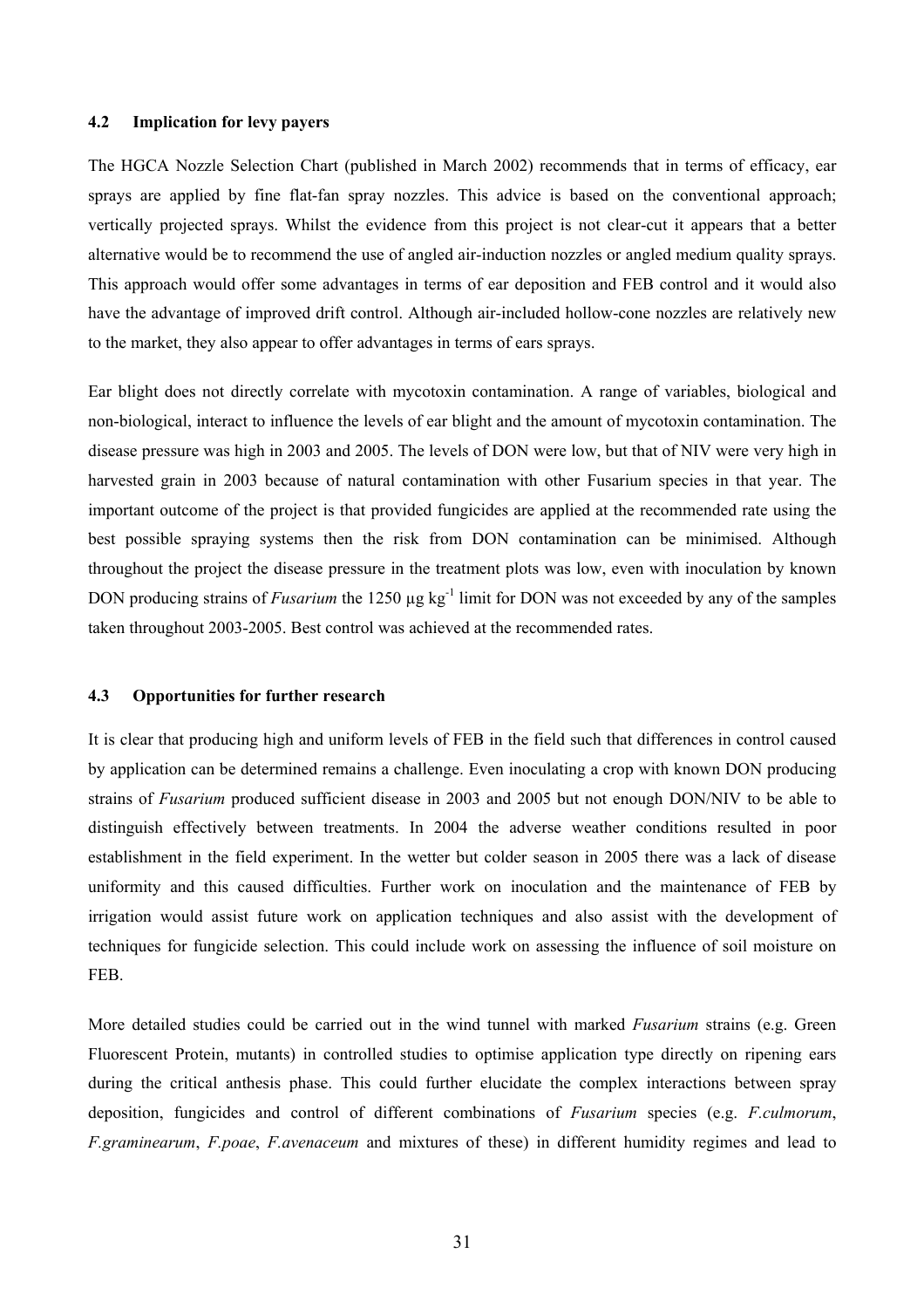further optimisation of spray application techniques. The influence of *Microdochium – Fusarium* interactions on trichothecene production also requires further work.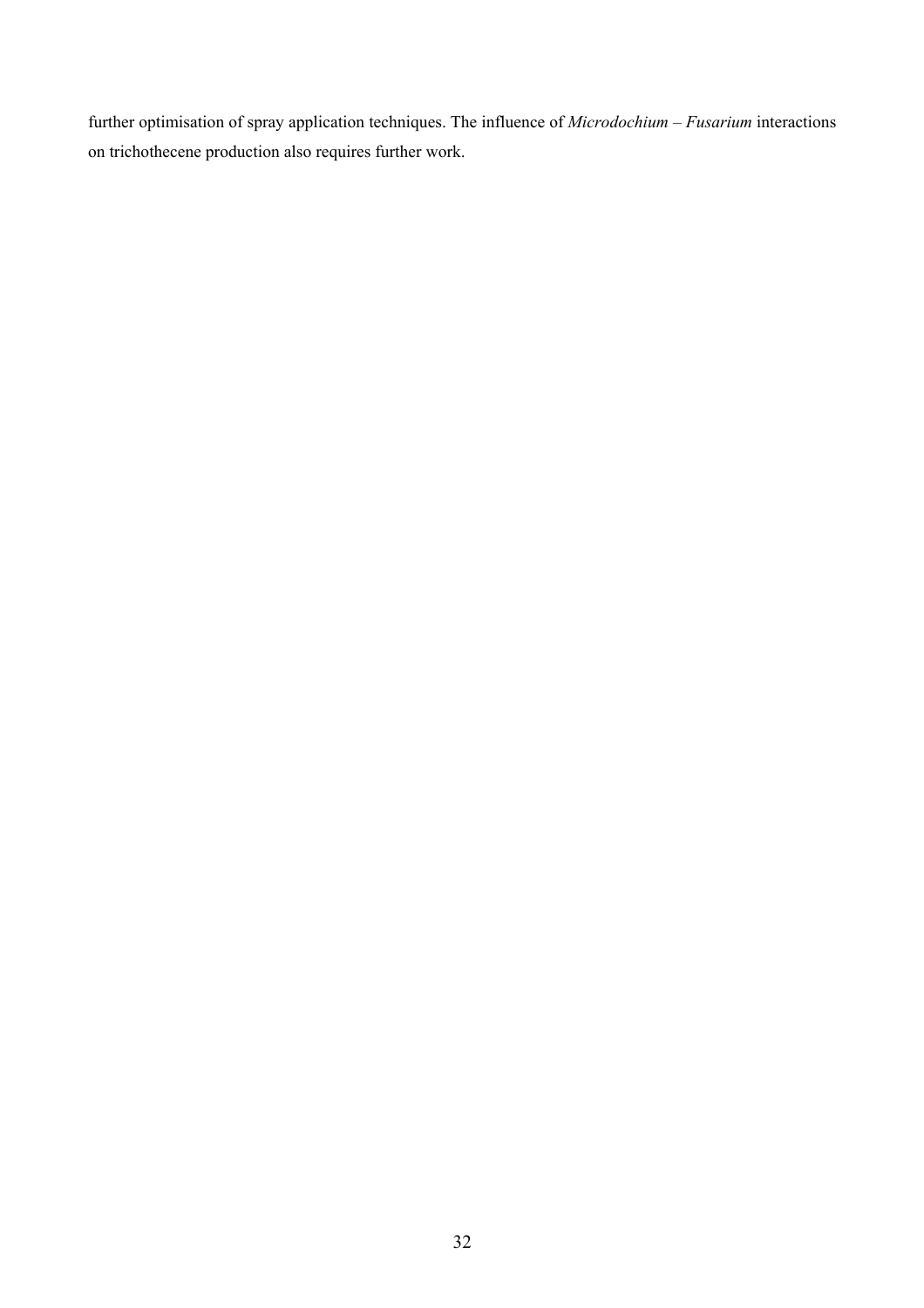## **5 CONCLUSIONS & RECOMMENDATIONS**

Although fungicide deposits on ears can be manipulated by nozzle design and orientation, and that under certain circumstances deposit levels can be linked to disease control, the influence of application system on mycotoxin production is far from clear. Factors such as the level of natural disease pressure, the *Fusarium sp*. complex and its reaction to fungicides and crop meteorology appear to strongly influence mycotoxin production even when experiments are carried out with irrigated crops inoculated by known DON producing strains.

In terms of making recommendations for application systems, this work has shown that it is likely that more reliable disease control will result from angling nozzles backwards, and that medium or air-included sprays may provide better control than fine sprays.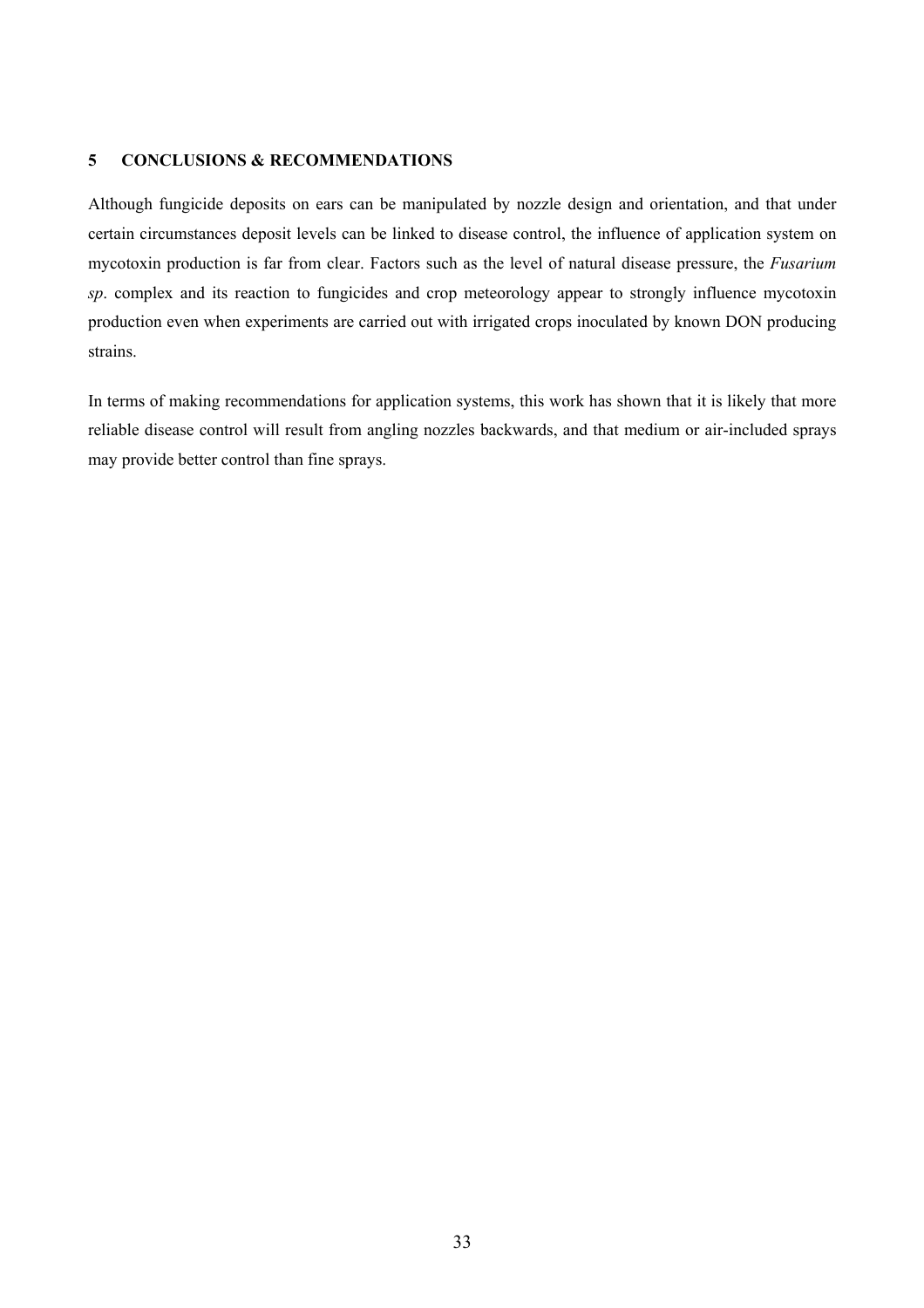# **6 ACKNOWLEDGEMENTS**

`

The authors of the report wish to recognise the contribution of many people involved in this work and thank them for their input. Particular thanks are due to;

- the HGCA for funding the study and to the staff and members of the R&D Committee for their helpful comments during the course of this project;
- staff at The Arable Group, particularly Marion Self who carried the statistical analysis of the cropping data.
- staff at Applied Mycology Group, Cranfield University, particularly Ester Baxter and Carlos Pires;
- Dave Baker, John Power, and Andy Lane of the Chemical Application Group at Silsoe Research Institute for their assistance with wind tunnel and field experiments;
- Colin Mitchell, Christine O'Sullivan and Paul Rooney of the Analytical Laboratory at Silsoe Research Institute for their analysis of spray deposits.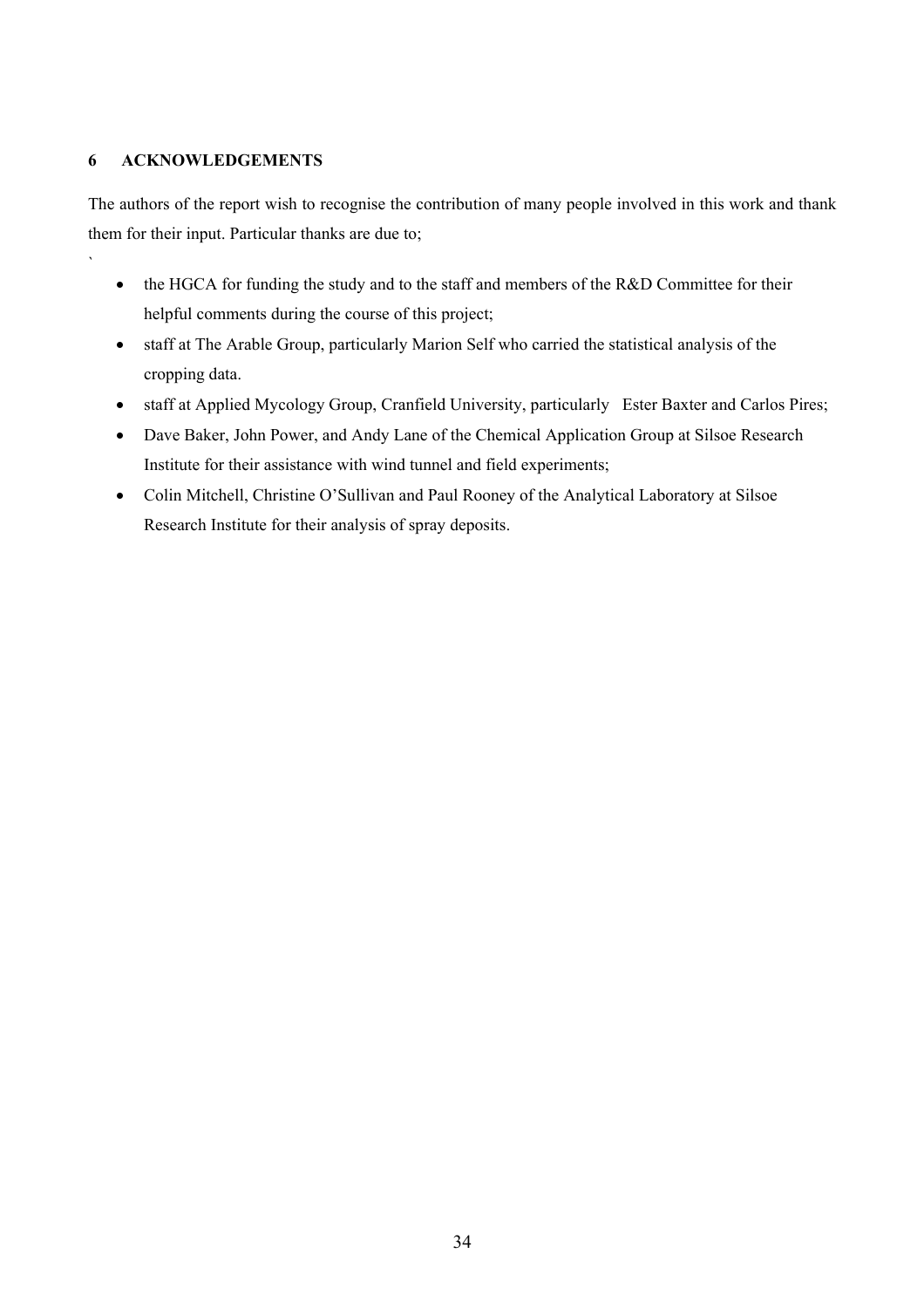#### **7 REFERENCES**

- Bryant J E, Parkin C S, Wyatt J C. (1984). Partitioning of pesticide spray on and under a cereal canopy. *Proceedings British Crop Protection Council Conference - Pests & Diseases*, 1007 -1012
- Cooney JM, Lauren DR, di Menna ME, (2001). Impact of competitive fungi on trichothecene production by *Fusarium graminearum*. *Journal of Agricultural food and chemistry 49, 522-526*
- Debroize D (2002). Personal communication
- Hope R, Magan N (2003). Two dimensional environmental profiles of growth, deoxynivalenol and nivalenol production by *Fusarium culmorum* on a wheat-based substrate. *Letters in Applied Microbiology,* **37**, 70-74
- Ioos R, Belhadj A, Menez M, Faure A. (2005). The effects of *Fusarium* spp. and *Microdochium nivale* and their associated trichothecene mycotoxins in French naturally-infected grains. *Crop Protection* 24: 894-902
- Kippax, P, Parkin CS, Tuck CR (2002) Particle size characterisation of agricultural sprays using laser diffraction, *Proceedings of ILASS –Europe 2002*, Zaragoza, Spain 9 –11 September
- Magan N, Hope R, Colleate A, Baxter E S. (2002). Relationship between growth and mycotoxin production by *Fusarium* species, biocides and environment. *European Journal of Plant Pathology*, 108:685-690
- Miller P C H, Lane A G, Wheeler H C, (2002). Optimising fungicide application according to crop canopy characteristics in wheat. *Project Report No. 277, HGCA*, London
- Parkin C S, Miller P C H , Magan N, Aldred D, Gill J, Orson J H. (2006). The deposition of fungicides on ears to control *Fusarium* ear blight and the mycotoxin contamination of grain. *Aspects of Applied Biology*, to be published
- Pilsner RE, (2000) *Research Project 494.6*, Agriculture Canada
- Powell E S, Orson J H, Parkin C S, Miller P C H, Aldred, D, Magan N. (2004). Improving the deposition and coverage of fungicides on ears to control *Fusarium* ear blight and reduce mycotoxin contamination of grain. International advances in pesticide application, *Aspects of Applied Biology* 71:215-222
- Ramirez ML, Chulze S, Magan N (2004). Impact of environmental factors on growth and deoxynivalenol production by *Fusarium graminearum* isolates from Argentinean wheat. *Crop Protection,* **23**, 117- 125.
- Waalwijk C (2002). *Fusarium* species on wheat in the Netherlands: inventory and molecular identification. *Journal of Applied Genetics,* **43A**, 125-130